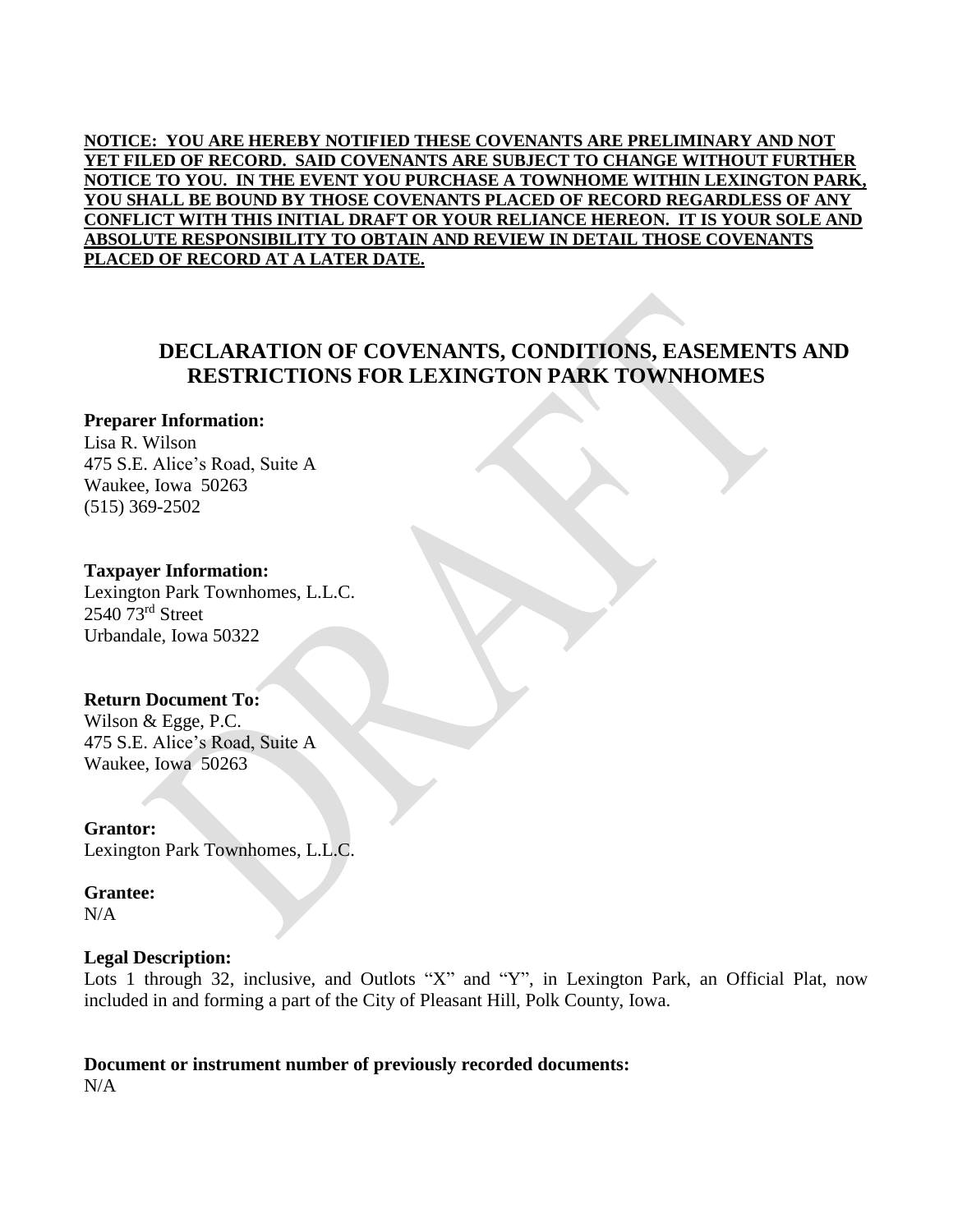## **DECLARATION OF COVENANTS, CONDITIONS, EASEMENTS AND RESTRICTIONS FOR LEXINGTON PARK TOWNHOMES**

**THIS DECLARATION**, made on the date hereinafter set forth by Lexington Park Townhomes, L.L.C., an Iowa limited liability company, hereinafter referred to as "Declarant."

#### **WITNESSETH:**

**WHEREAS**, Declarant is the owner of certain property in the City of Pleasant Hill, Polk County, Iowa, to be known as Lexington Park, which is more particularly described as Lots 1 through 32, inclusive, and Outlots "X" and "Y", in Lexington Park, an Official Plat, now included in and forming a part of the City of Pleasant Hill, Polk County, Iowa (the "Properties").

**NOW THEREFORE,** Declarant hereby declares that all of the Properties described above shall be held, sold and conveyed subject to the following easements, restrictions, covenants, and conditions, which are for the purpose of protecting the value and desirability of, and which shall run with, the real property and be binding on all parties having any rights, title or interest in the described properties or any part thereof, their heirs, successors and assigns, and shall inure to the benefit of each owner thereof.

#### **1. DEFINITIONS.**

A. "Association" shall mean and refer to Lexington Park Townhomes Owners Association, Inc., its successors and assigns, a non-profit corporation organized pursuant to Chapter 504 Revised of the Code of Iowa.

B**.** "Association Responsibility Elements" shall mean the following, whether located upon a Townhome Lot or upon the Common Area:

(1) The exterior surface of the Buildings upon a Townhome Lot, excluding windows, doors, patios and decks.

(2) The structural portion of the Building upon a Townhome Lot.

(3) The roof, gutters, downspouts, and foundations of the Buildings upon a Townhome Lot.

(4) Any common wall between residential or garage structures upon Townhome Lots, except the interior surfaces thereof.

(5) The yard surrounding the residential or garage structure upon a Townhome Lot, except for trees and shrubbery.

(6) Streets, driveways and sidewalks upon a Townhome Lot or in the Common Area.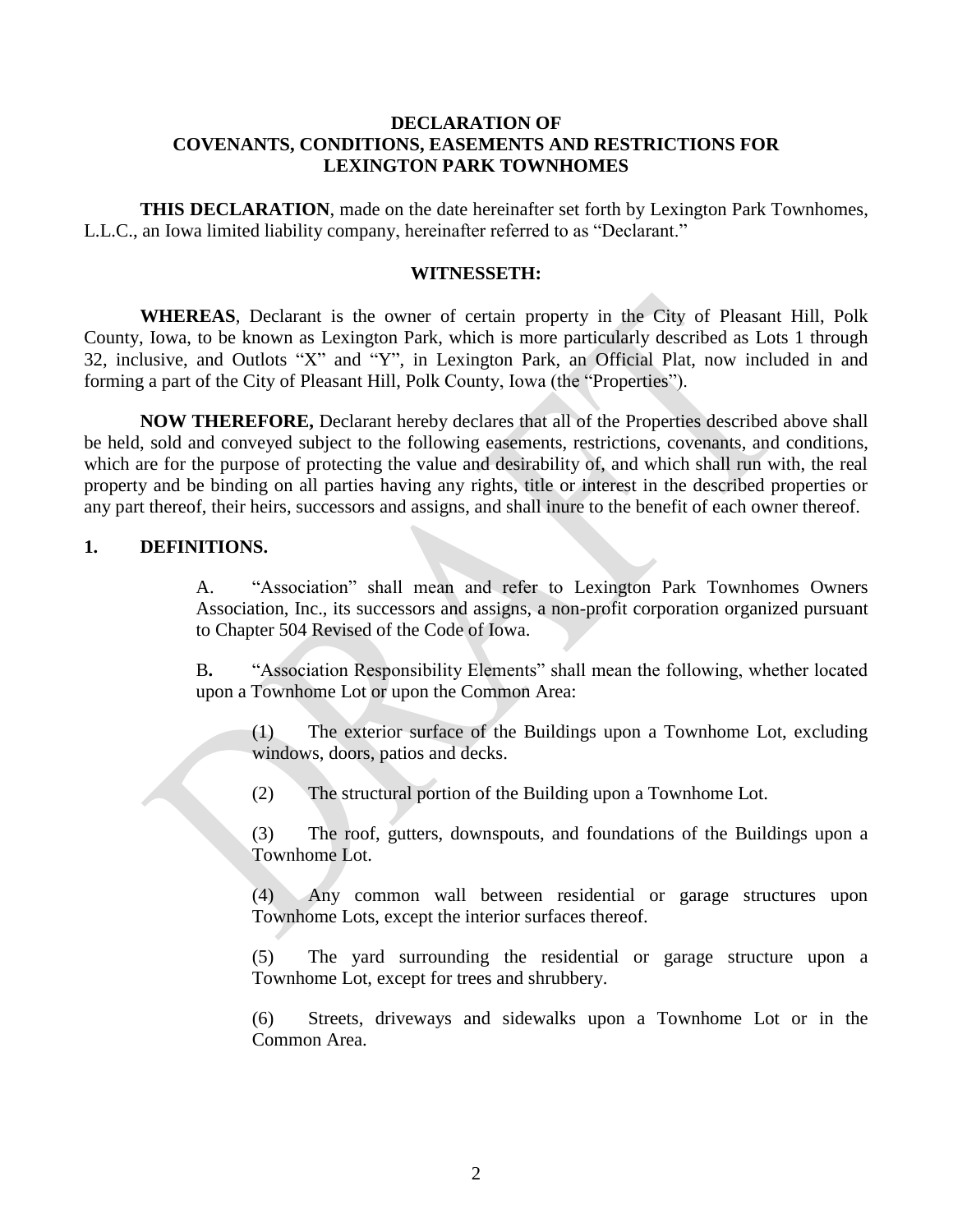(7) Conduits, ducts, plumbing, wiring, pipes and other facilities within the attic or basement of a residential or garage structure which are carrying any service to more than one Townhome Lot.

(8) The Common Area, including, but not limited to, Outlots X and Y, and any landscape buffer areas, private storm and sanitary sewers, private water mains and storm water drainage and detention areas, located thereon.

(9) Landscaping sprinkler system, if any.

C. "Board of Directors" shall mean and refer to the Board of Directors of the Association.

D. "Building" shall mean and refer to any single-family attached or detached dwelling unit that may be constructed on a Townhome Lot or a part of more than one Townhome Lot, and shall include any attached garage.

E**.** "Common Area" shall mean Outlot "X", Outlot "Y", and all other real property (including the improvements thereto) owned or controlled by the Association for the common use and enjoyment of the Owners, including, but not limited to, drives, streets, landscaping, detention areas, project and street signs and sprinkler system.

F**.** "Declarant" shall mean and refer to Lexington Park Townhomes, L.L.C., an Iowa limited liability company, and its successors-in-interest and assigns.

G. "Declaration" shall mean and refer to this Declaration of Covenants, Conditions, Easements and Restrictions to which the Properties are subject, as the same may be amended from time to time.

H. "Federal Mortgage Agencies" shall mean and refer to those federal agencies who have or may come to have an interest in the Properties, or any portion thereof, such as the Federal Housing Administration, the Veterans Administration, the Federal National Mortgage Association, and the Federal Home Loan Mortgage Corporation, or successors to their interest.

I. "Living Unit" or "Unit" shall mean and refer to any portion of a Building situated upon a Townhome Lot and designed and intended for use and occupancy as a resident by a single family or individual.

J. "Townhome Lot" or "Lot" shall mean and refer to the lots numbered 1 through 32, as shown on the recorded plat of Lexington Park, and any additional property which may later be brought within the jurisdiction of the Association and the Declaration, but does not include the Common Areas. With respect to any single-family portion of any Building that may be constructed on a part of more than one of such lots, "Townhome Lot" shall mean and refer to the real estate conveyed in connection with such dwelling unit.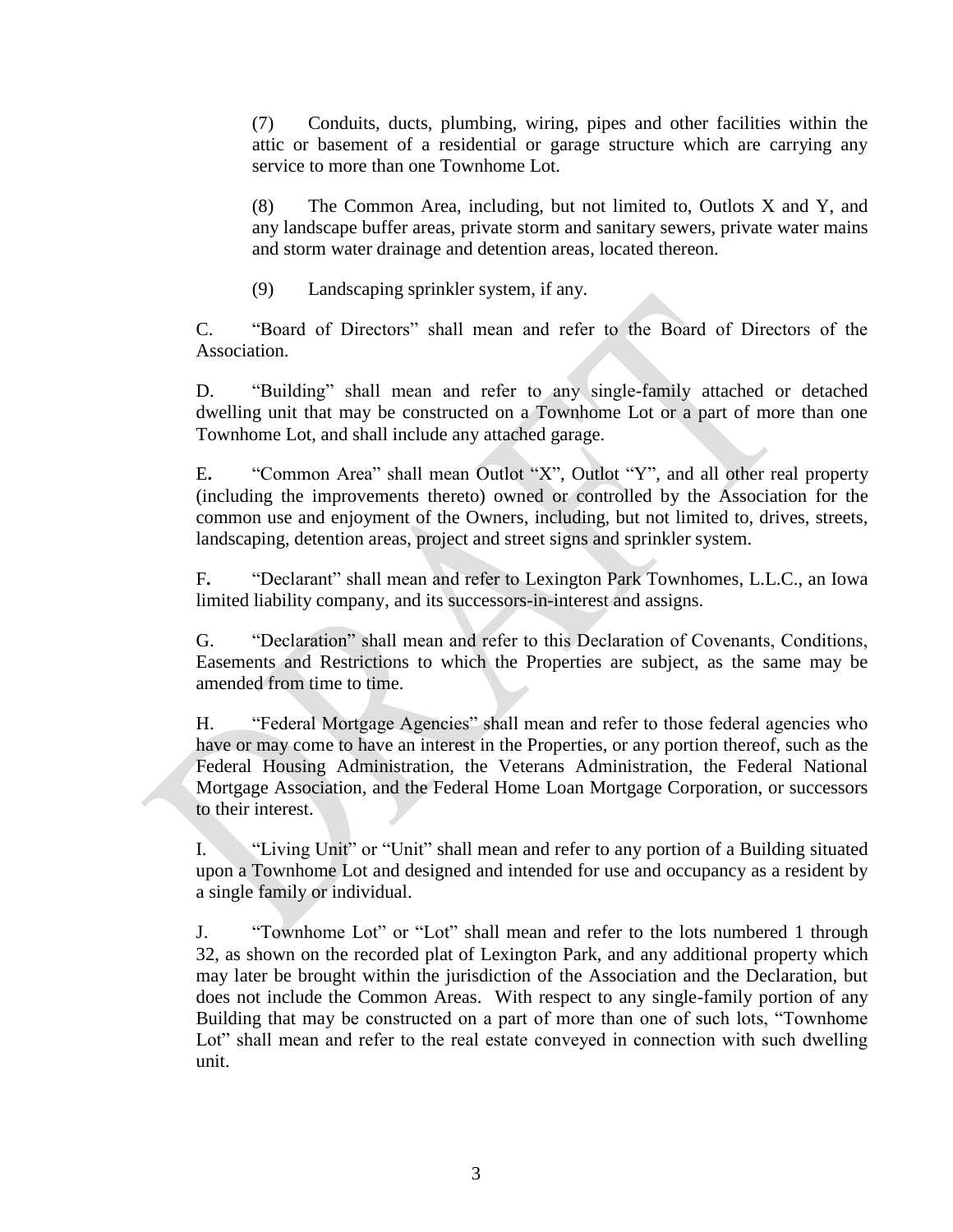K. "Member" shall mean and refer to those persons entitled to membership as provided in the Articles of Incorporation of the Association and the Bylaws of the Association.

L. "Owner" shall mean refer to the record owner, whether one or more persons or entities, including the Declarant, of a fee simple title to any Townhome Lot, but excluding those having such interest merely as security for the performance of an obligation, and excluding those having a lien upon the property by provision or operation of law. A vendee in possession under a recorded contract of sale of a Townhome Lot shall be deemed the owner of the Townhome Lot.

M. "Properties" shall mean and refer to that certain real property described above, and such additions thereto as may hereafter be brought within the jurisdiction of the Association.

## **2. PROPERTY RIGHTS IN COMMON AREAS.**

## **A. Management and Maintenance by the Association**

The Association, subject to the rights of the Owners as set forth in the Declaration, shall be responsible for the management and control, for the exclusive benefit of the Owners, of the Common Area conveyed to it and all improvements thereon, and the Association Responsibility Elements and shall keep the same in good, clean, attractive and sanitary condition, order and repair in compliance with the standards of sound property management.

No person other than the Owner of a Townhome Lot and his invitees shall have the right to enter upon, use or affect an Association Responsibility Element located within a Townhome Lot, except that the Association and its designees may enter upon and within a Townhome Lot and the Buildings and Living Unit located thereon at reasonable times for the following purposes:

(1) Installation, repair, removal, replacement, maintenance or inspection of an Association Responsibility Element.

(2) Enforcement of any provision of this Declaration or the Articles of Incorporation or the By-Laws of the Association.

(3) Mowing and maintenance of grass and landscaped areas.

In the event that the need for maintenance, replacement or repair of any portion of the Common Area, the improvements thereon, or of any Association Responsibility Elements is caused through the willful or negligent acts of an Owner, or through the willful or negligent acts of the family, guests or invitees of an Owner, the cost of such maintenance, replacement or repair shall be added to and become part of the assessment to which the Owner is subject and a lien upon the Townhome Lot and Living Unit of such Owner and shall become due and payable upon demand.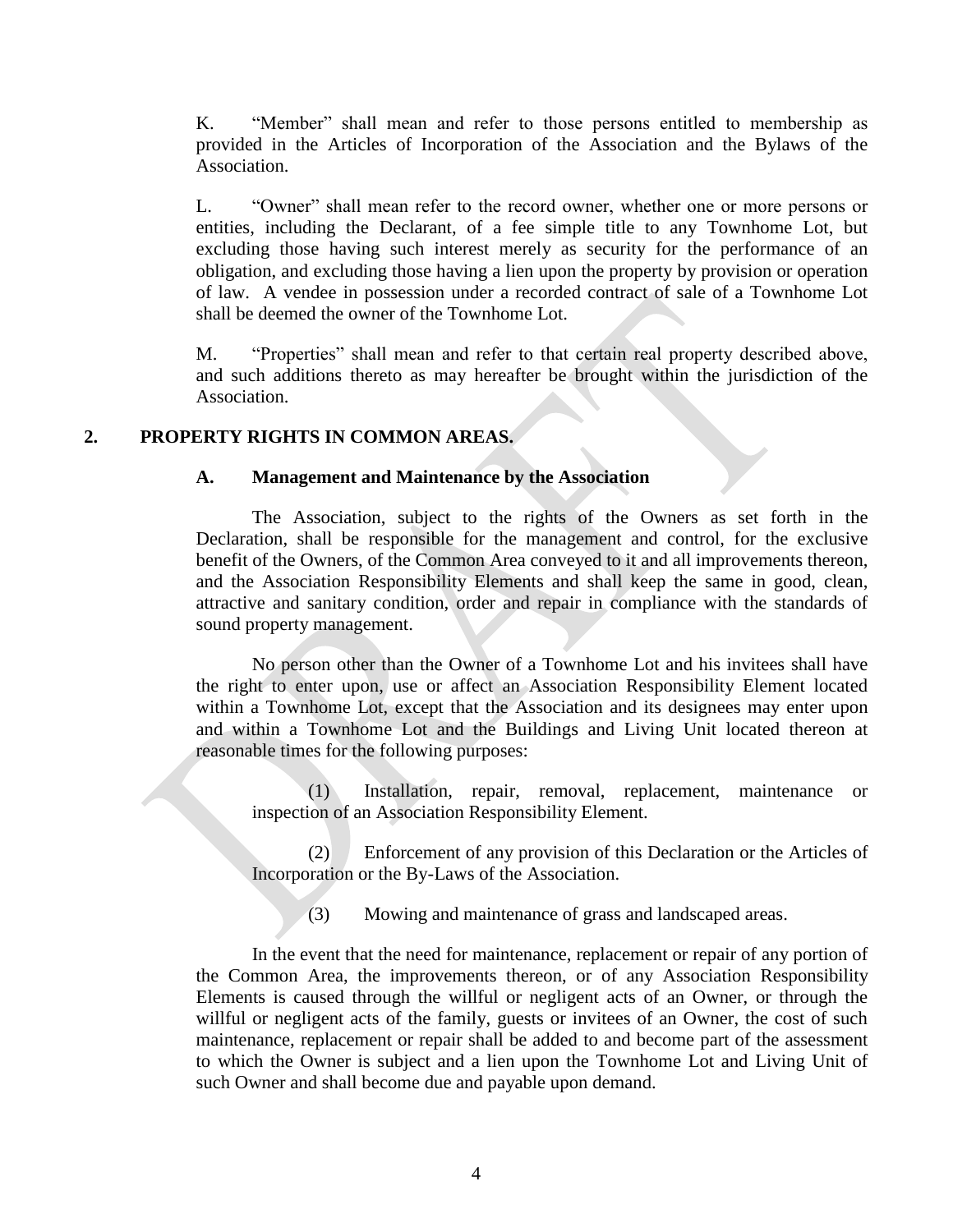#### **B. Owner's Easement and Right of Enjoyment.**

Every Owner of a Townhome Lot shall have a right and easement of enjoyment in and to the Common Area which rights may be delegated to family members, lessees and guests of every Owner (subject to any reasonable and non-discriminatory rules and regulations which may be enacted by the Association), which shall be appurtenant to and shall pass with the title to every Townhome Lot, subject to the following provisions:

(1) The right of the Association to suspend the voting rights of the Owner for any period during which any assessment against his Townhome Lot remains unpaid; and for a period not to exceed sixty (60) days for any infraction of its published rules and regulations; provided, however, that nothing contained in this paragraph shall be deemed to deny an Owner access to and from his Townhome Lot.

(2) The right of the Association to dedicate or transfer all or any part of the Common Area to any public agency, authority or utility for such purposes and subject to such conditions as may be agreed to by the Members. No such dedication or transfer shall be effective unless an instrument agreeing to such dedication or transfer signed by  $2/3^{rds}$  of the Members has been recorded.

(3) The right and obligation of the Association to maintain sewer and other underground utilities located within the Properties.

(4) The right of the Declarant or the Association to designate, establish, grant, dedicate, install and/or maintain utility and drainage easements within the Common Area;

(5) The right of Declarant or the Association to provide in the Common Area, landscaping, outdoor furniture and recreational equipment, signs, decorative structures and necessary appurtenant utilities;

(6) The provisions of this Declaration and of Rules and Regulations promulgated and published by the Association's Board of Directors, the Articles of Incorporation and Bylaws and those accompanying the Declaration; and

(7) The right of the Association to mortgage any or all of the Common Area with the assent of two-thirds  $(2/3^{rds})$  of the votes of the Members.

## **C. Title to Common Area.**

The Declarant hereby covenants for itself, its successors and assigns, that it shall convey to the Association the fee title to all Common Area, free and clear of all mechanic's liens or any liens or encumbrances whatsoever except covenants, easements, conditions and restrictions created by this Declaration, or granted to the City of Pleasant Hill, Iowa. The transfer of title to the Common Area shall be accomplished on or before the recorded conveyance of the first Lot by the Declarant.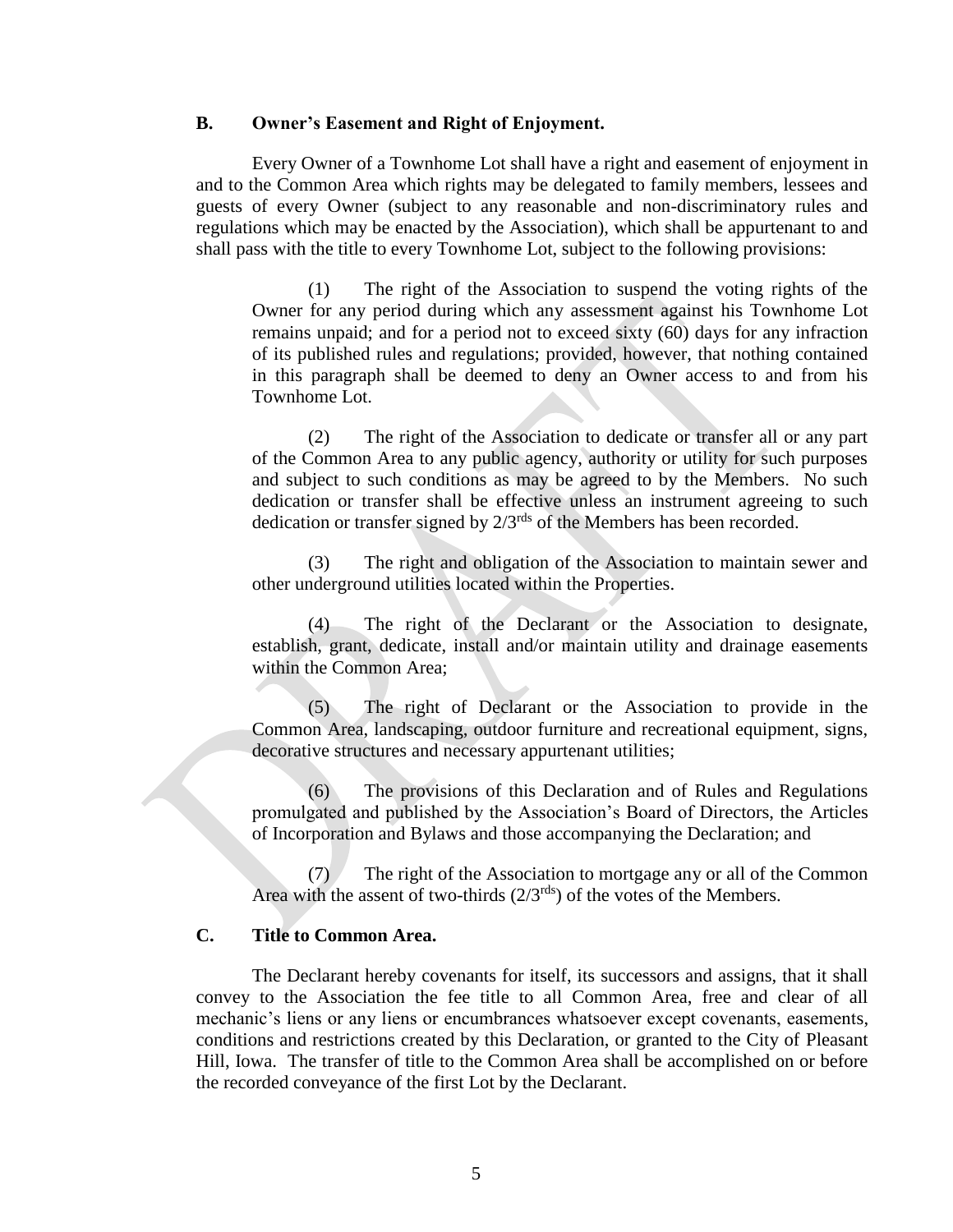Until the construction work on all Living Units within the Properties, and appurtenant improvements incidental to said Living Units, is completed, Declarant or its assignee shall have the right to enter upon the Common Area, any Townhome Lot or Living Unit for the purpose of completing such work and performing under applicable guarantees.

## **D. Use of the Common Area.**

The Common Area shall be used strictly in accordance with the provisions of the Declaration. No Owner shall obstruct or interfere whatsoever with the rights and privileges of other Owners or the Association in the Common Area, and nothing shall be planted, altered, constructed upon, or removed from the Common Area, except by prior written consent of the Association. If an Owner violates this section, the Association shall have the right to restore the Common Area to the prior condition and charge and assess the cost thereof against the Owner who violates this section and such cost shall become a special assessment and a lien upon the Townhome Lot and Living Unit of such Owner and shall become due and payable upon demand. The Association shall have the same rights and powers to collect the cost of such restoration as provided in Article 4 for the collection of delinquent assessments. If an Owner interferes with the rights and privileges of another Owner in the use of the Common Area, the Association or the offended Owner may commence an action to enjoin such interference and the prevailing party shall be entitled to recover such reasonable attorneys' fees as the Court may allow together with all necessary costs and disbursements incurred in connection therewith.

#### **E. Duration.**

The Common Area as described in Section 1(E), shall not be changed and shall continue in perpetuity except by approval of all members of the Association, subject to the provisions for dedication or transfer in Section B(2) above and the right to mortgage in Section B(7) above.

#### **3. MEMBERSHIP AND VOTING RIGHTS IN THE ASSOCIATION.**

#### **A. Membership.**

Every owner of a Townhome Lot which is subject to assessment shall be a member of the Association and entitled to one vote in the affairs of the Association. Membership shall be appurtenant to and may not be separated from ownership of any Townhome Lot which is subject to assessment. Ownership of a Townhome Lot shall be the sole qualification for membership.

When more than one person holds an interest in any Townhome Lot, all such persons shall be members. However, the vote for such Townhome Lot shall be exercised as they among themselves determine, but in no event shall more than one vote be cast with respect to any Townhome Lot.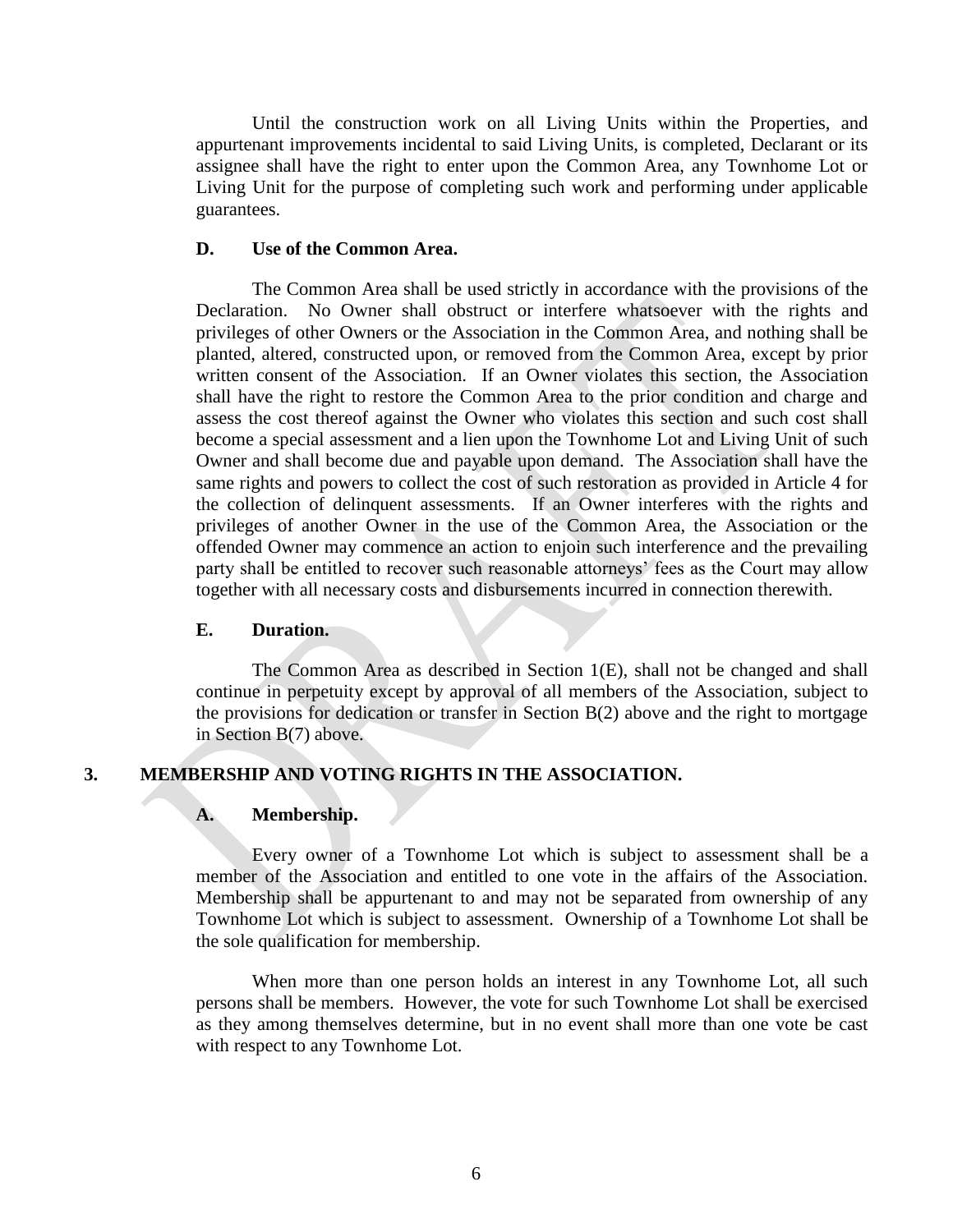#### **B. Designation of Association Directors.**

Subject to Section 16(D), Declarant shall have the right to name all members of the Board of Directors of the Association until it no longer owns an interest in any Townhome Lot in Lexington Park. Thereafter the Board of Directors shall be selected in the manner specified in the Bylaws of the Association.

## **4. COVENANT FOR ASSESSMENTS.**

## **A. Creation of the Lien and Personal Obligation of Assessments.**

The Declarant, for each Townhome Lot owned within the Properties, hereby covenants, and each Owner of any Townhome Lot by acceptance of a deed therefor, whether or not it shall be so expressed in such deed, is deemed to covenant and agrees to pay to the Association: (1) annual assessments or charges, payable in monthly installments, and (2) special assessments for capital improvements and operating deficits, and other special assessments as provided in this Declaration; such assessments to be established and collected as hereinafter provided. The annual and special assessments, together with interest, costs, and reasonable attorney's fees, shall be a charge on the land and shall be a continuing lien upon the Townhome Lot against which each such assessment is made senior to all liens except a first mortgage of record and any ad valorem taxes. Each such assessment, together with interest, costs, and reasonable attorney's fees, shall also be the personal obligation of the person who was the Owner of such Townhome Lot at the time when the assessment fell due. The personal obligation for delinquent assessments shall not pass to his successors in title unless expressly assumed by them.

#### **B. Purpose of Assessments:**

The assessments levied by the Association shall be used exclusively to promote the health, safety, and welfare of the residents in the Properties and for the improvement and maintenance of the Common Area (including snow removal) and the Living Units upon Townhome Lots and for other purposes specifically provided herein. In addition, the annual assessment shall include repayment of sums advanced by the Declarant on behalf of the Association.

## **C. Maximum Annual Assessment:**

Until January 1 of the year immediately following the conveyance of the first Lot to an Owner, the maximum annual assessment for each Unit Owner shall be Dollars  $(\$$  ) per Lot, payable at the monthly rate of  $\$$  00.

(1) From and after January 1 of the year immediately following the conveyance of the first Lot to an Owner, the maximum annual assessment may be increased effective January 1 of each year not more than 30% above the maximum assessment for the previous year without a vote of the membership.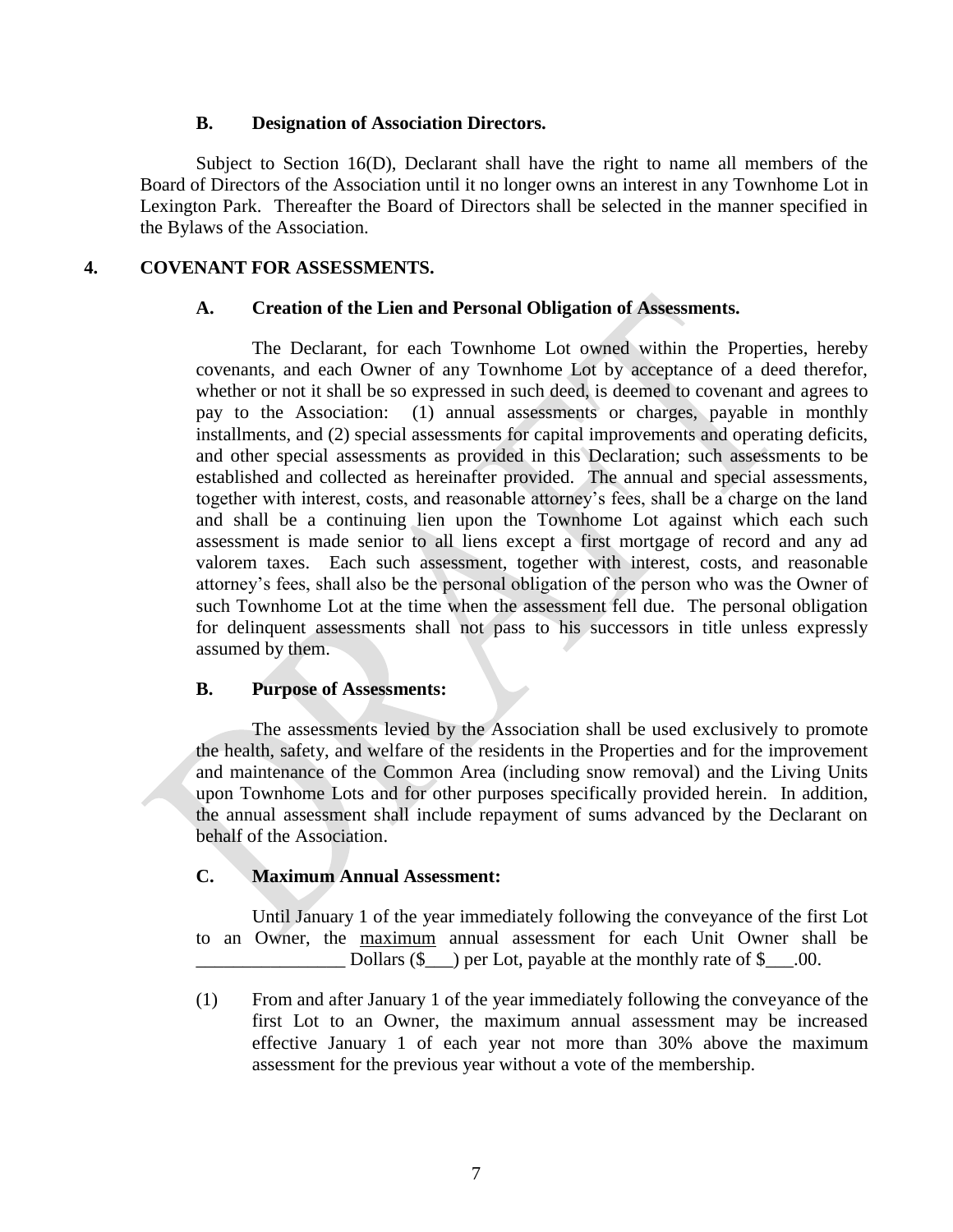- (2) From and after January 1 of the year immediately following the conveyance of the first Lot to an Owner, the maximum annual assessment may be increased above 30% by a vote of a majority of the members who are voting in person or by proxy, at a meeting duly called for this purpose.
- (3) The Board of Directors shall fix the annual assessment at an amount not in excess of the maximum.
- (4) A portion of such annual assessments shall be set aside or otherwise allocated in a reserve fund for the purpose of providing repair and replacement of the Common Area, the building exteriors or of any capital improvements which the Association is required to maintain. As long as the Declarant owns any Townhome Lot, at closing on any sale or transfer of Declarant's Lots, the Declarant may collect from the prospective Lot Owner an amount equal to two months of assessments for each Lot. Once all of the Townhome Lots have been sold by the Declarant, then the Association may collect such funds.

## **D. Special Assessments for Capital Improvements and Operating Deficits.**

In addition to the annual assessments authorized above, the Association may levy, in any assessment year, a special assessment applicable to that year only for the purpose of defraying, in whole or in part, the cost of any construction, reconstruction, repair or replacement of a capital improvement upon the Common Area, including fixtures and personal property related thereto, which the Association is required to maintain, or for operating deficits which the Association may from time to time incur, provided that any such assessment shall have the assent of a majority of the votes of the Members who are voting in person or by proxy at a meeting duly called for this purpose.

## **E. Notice and Quorum for an Action Authorized under Sections C and D**

Written notice of any meeting called for the purpose of taking any action authorized under Section C or D shall be sent to all members not less than thirty (30) days, no more than sixty (60) days in advance of the meeting. At the first such meeting called, the presence of members or of proxies entitled to cast fifty-one percent (51%) of all the votes of the members shall constitute a quorum. If the required quorum is not present, another meeting may be called subject to the same notice requirements, and the required quorum at the subsequent meeting shall be one-half (1/2) of the required quorum at the preceding meeting. No such subsequent meeting shall be held more than thirty (30) days following the preceding meeting.

#### **F. Uniform Rate of Assessment.**

Both annual and special assessments must be fixed at a uniform rate for all Townhome Lots and may be collected on a monthly basis.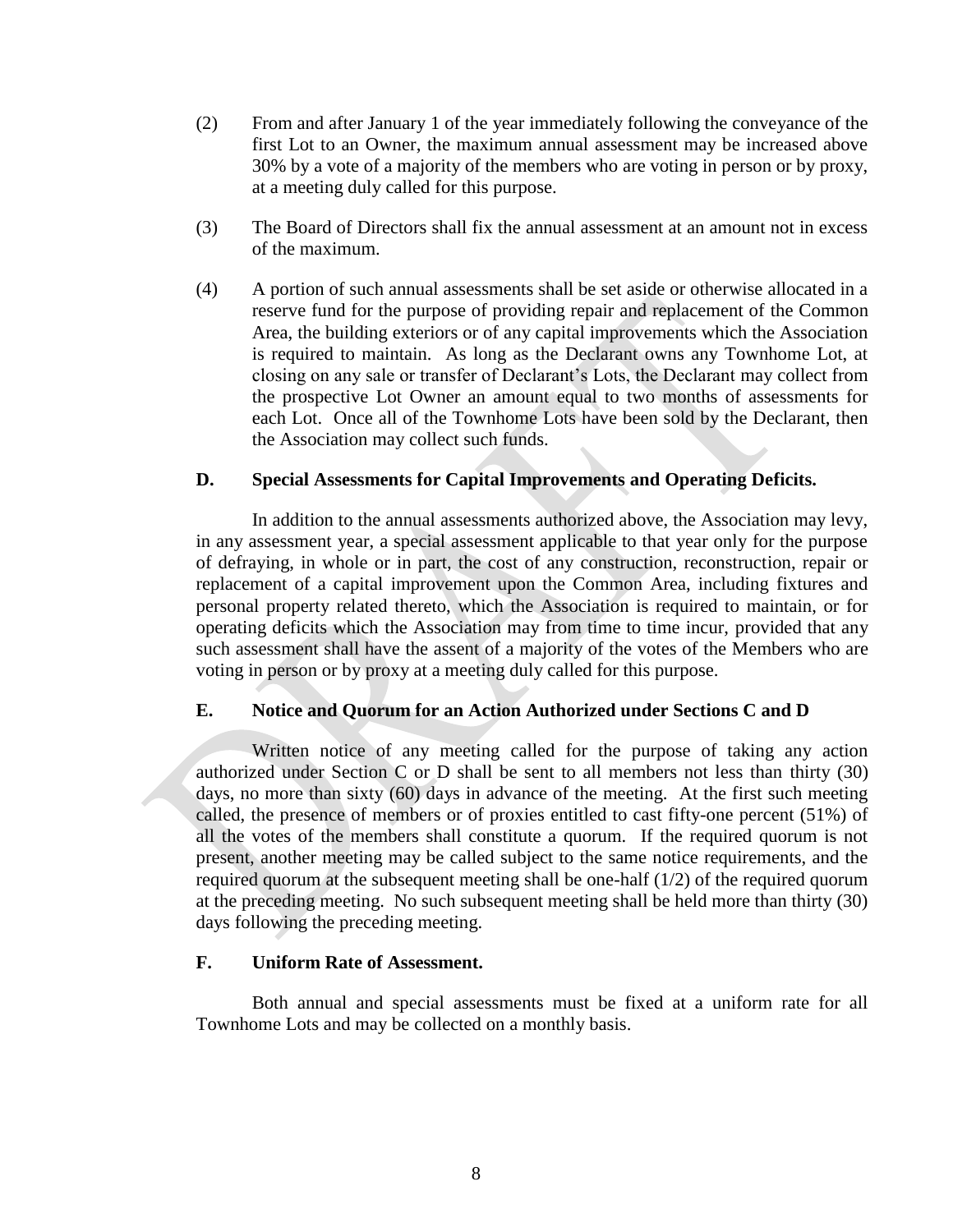## **G. Date of Commencement of Annual Assessments: Due Dates.**

The annual assessments provided for herein shall commence as to each respective Townhome Lot on the first day following the conveyance by the Declarant of the Townhome Lot, and shall be adjusted according to the number of months remaining in the calendar year. The Board of Directors shall fix the amount of the annual assessment against each Townhome Lot at least thirty (30) days in advance of each annual assessment period. The annual assessments for each Townhome Lot sold by the Declarant to a third party shall become the obligation of the new Owner upon the closing of the purchase. Subsequent monthly installments of such assessments shall be paid by the new owner beginning on the first day of the month immediately following the closing of the purchase, and shall be payable to the Association until the Declarant gives further notice as to whom such assessments are to be paid. The Board of Directors may, upon reasonable notice to the Owners of Townhome Lots, change the due dates upon which monthly assessments shall be payable. The Association shall, upon demand, and for a reasonable charge, furnish a certificate in a recordable form signed by an officer of the Association setting forth whether the assessments on a specified Townhome Lot have been paid. A properly executed certificate from the Association regarding the status of assessments on a Townhome Lot shall be binding upon the Association as of the date of its issuance.

#### **H. Effect of Nonpayment of Assessments: Remedies of the Association.**

Any assessment not paid within thirty (30) days after the due date shall bear interest from the due date at the rate of 15% per annum or at the highest rate allowed by Iowa law, whichever is higher. The Association may bring an action at law against the Owner personally obligated to pay the same, or foreclose the lien against the Townhome Lot in the manner provided for foreclosure of a mortgage, or both, and there shall be added to the amount of such assessment the cost of preparing and filing the petition in such action, including reasonable attorney's fees. No Owner may waive or otherwise escape liability for the assessments provided for herein by non-use of the Common Area or abandonment of his Townhome Lot.

## **I. Subordination of Assessments Liens.**

If any Townhome Lot subject to a lien created by any provision in this Declaration shall be subject to the lien of a first mortgage of record: (i) the foreclosure of any lien created by anything set forth in this Declaration shall not operate to affect or impair the lien of such mortgage; and (ii) the foreclosure of the lien of such mortgage or the acceptance of a deed in lieu of the foreclosure by the mortgagee, shall not operate to affect or impair the lien except that assessment liens, if any, as shall have come due up to the expiration of the applicable redemption period and issuance of a sheriff's deed resulting from a decree of foreclosure or the appointment of a receiver in foreclosure proceedings or the acceptance of the deed in lieu of foreclosure shall be subordinate to the lien of the mortgage, with the foreclosure-purchaser and purchasers therefrom taking title free of assessments, if any, that have come due up to the expiration of the applicable redemption period and issuance of a sheriff's deed resulting from a decree of foreclosure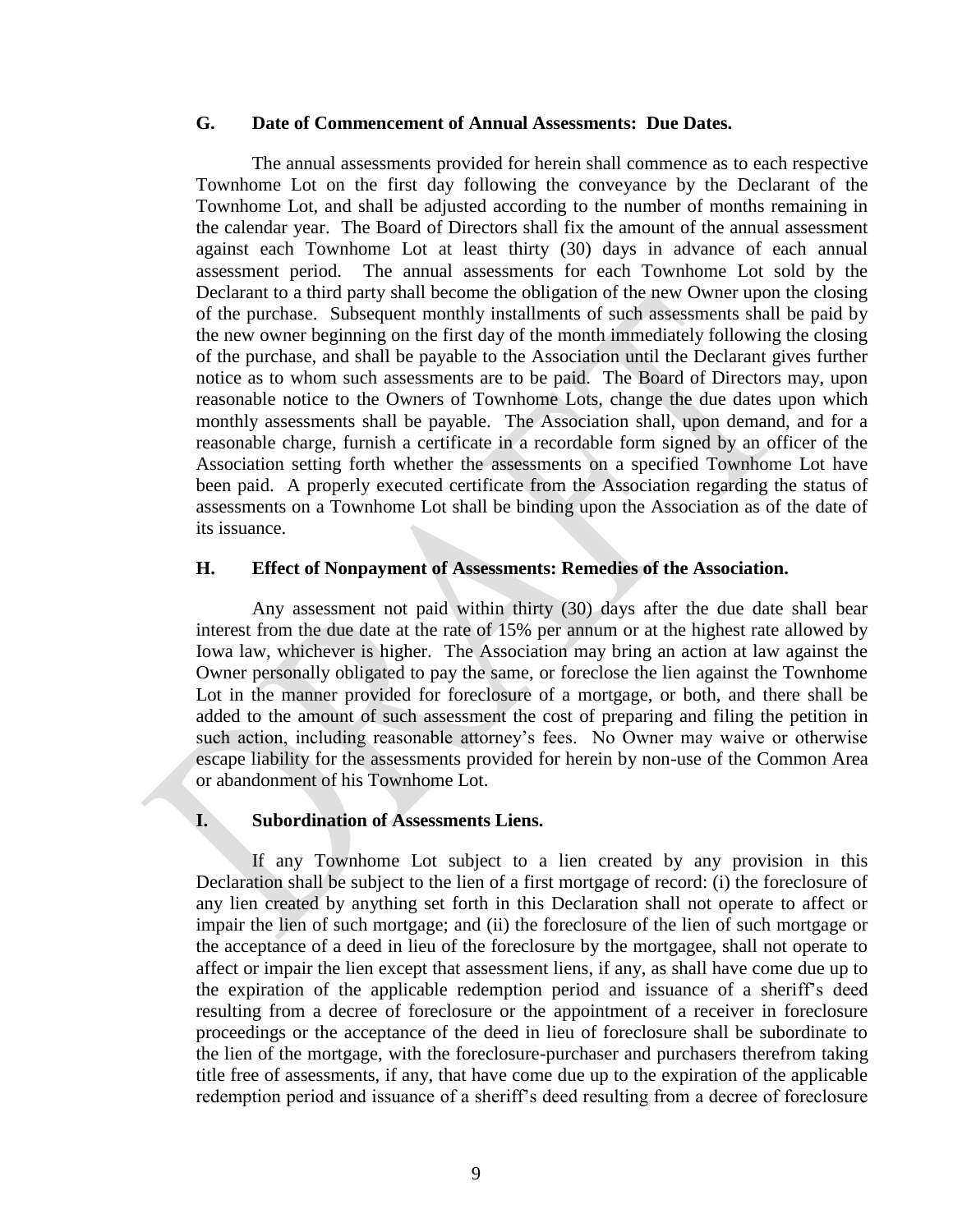or the appointment of a receiver in foreclosure proceedings or deed given in lieu of foreclosure, but subject to assessment liens that shall have come due subsequent to the expiration of the applicable redemption period and issuance of a sheriff's deed resulting from a decree of foreclosure or the appointment of a receiver in foreclosure proceedings or the acceptance of a deed in lieu of foreclosure. All assessment liens as shall have come due up to the expiration of the applicable redemption period and issuance of a sheriff's deed resulting from a decree of foreclosure or the appointment of a receiver in foreclosure proceedings or the acceptance of a deed in lieu of foreclosure and have not been paid shall be deemed to be an expense of the Association, but this shall not derogate the Association's right to collect said sums from the defaulting owner personally.

#### **J. Declarant Exempt From Assessments.**

Notwithstanding anything in this Declaration to the contrary, Townhome Lots owned by the Declarant shall be exempt from the assessments described in this Section 4 or elsewhere herein.

## **5. DECLARANT'S RIGHTS.**

#### **A. Use of and Entry Upon Townhome Lots.**

Declarant reserves the right to use any of the Townhome Lots as models and to sell, assign, or conduct other businesses in connection with the construction and development of the project from any of such Townhome Lots prior to their being sold. This reservation of right or privilege in Declarant includes, but is not limited to, the right to maintain models, erect signs, maintain an office, staff the office with employees, and to show Townhome Lots then unsold. Declarant retains the right to be considered an Owner of any Townhome Lot that remains unsold. Declarant also reserves the right to make changes in the location or manner of construction of Buildings and other improvements. Declarant reserves the right to enter upon and within any Living Unit, Townhome Lot, and Common Area in connection with any construction activity.

#### **B. Common Area Landscaping.**

Declarant reserves the right and is hereby vested with the sole control over all Common Area landscaping, plantings and the like. Declarant shall have the right to change the plantings and other landscaping elements within the Common Area from time to time in its sole discretion.

## **6. MAINTENANCE OF TOWNHOME LOTS.**

#### **A. Maintenance by Owners of Townhome Lots.**

The Owner of each Townhome Lot shall furnish and be responsible for, at his own expense, all maintenance, and repairs of his Townhome Lot and all structures, improvements and equipment located thereon, except for the Association Responsibility Elements. Specifically, the Owner shall be responsible for decorating and replacements within his Living Unit, including the heating and air conditioning systems and any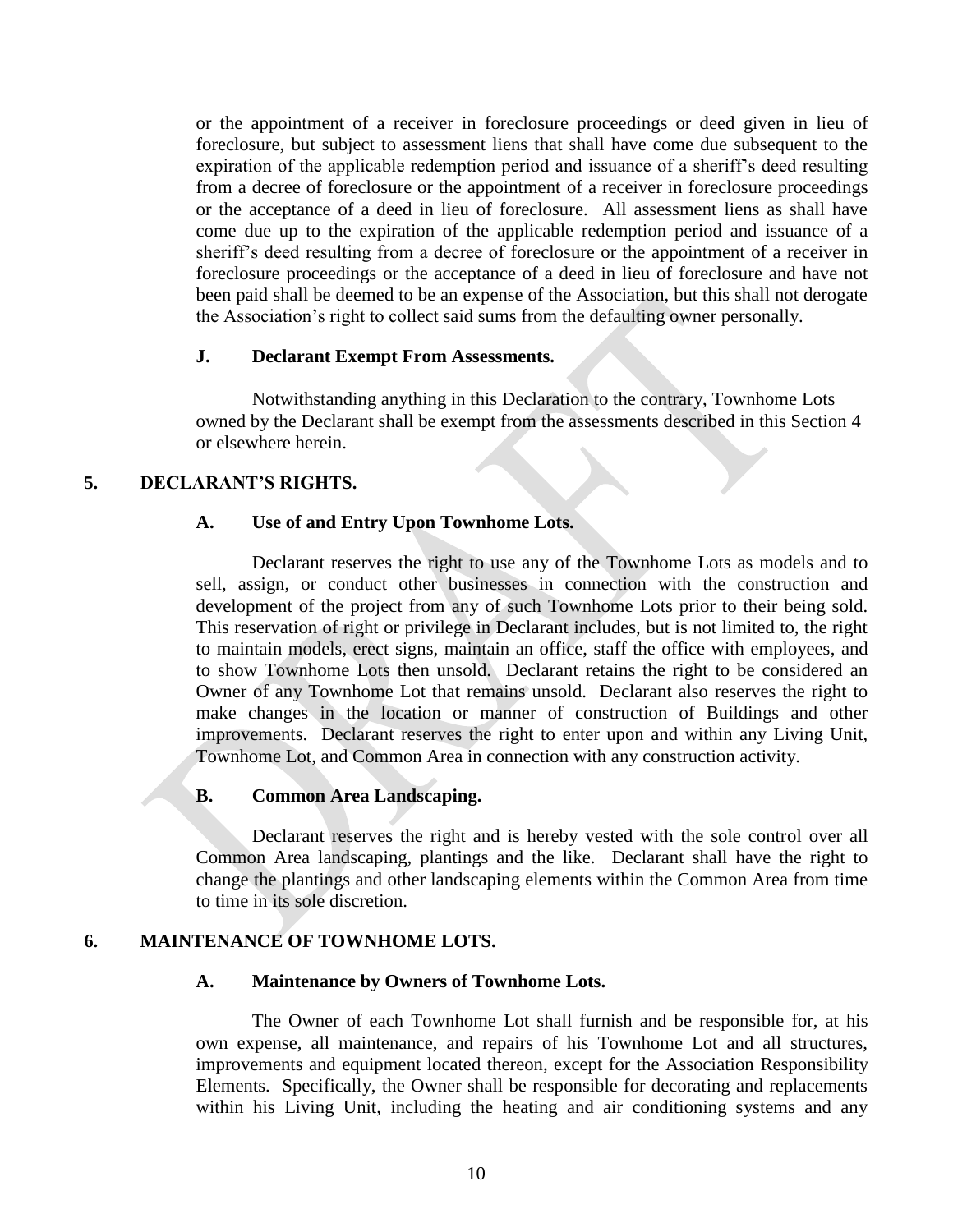partitions and interior walls. He shall be responsible for the maintenance, repair and replacement of all windows in his Living Unit, the doors leading into the Living Unit, all decks and patios attached to or adjacent to his Living Unit, all windows, doors and interior surfaces of his garage and any and all other maintenance, repair, and replacements of the improvements on his Townhome Lot unless otherwise provided herein.

#### **B. Maintenance Obligations of Association.**

In addition to maintenance of the Common Areas and any improvements located thereon, the Association shall provide all maintenance, repair and replacement of the Association Responsibility Elements.

## **C. Responsibility for Willful or Negligent Acts.**

In the event that the need for maintenance or repair is caused through the willful or negligent act of the Owner, his family, guests, or invitees, the cost of such maintenance or repairs shall be added to and become a part of the assessments to which such Townhome Lot is subject.

#### **D. Snow Removal.**

The Association shall be responsible for snow removal from the streets, driveways and walkways in the Common Area. Unless and until otherwise determined by the Board of Directors of the Association, the Association shall be responsible for snow removal from all Townhome Lots and from the driveway servicing each Townhome Lot, including any portions of the driveways within the Common Area, serving the Townhome Lots.

## **7. INSURANCE AND INSURANCE ASSESSMENT FOR TOWNHOME LOTS**

#### **A. Insurance and Insurance Assessment.**

In addition to the annual assessments and the special assessments for capital improvements, the Association may levy assessments for insurance purchased by the Association. The Association shall obtain liability and casualty insurance for the Common Area and any other real or personal property owned by the Association, and for the Association Responsibility Elements. The casualty insurance shall be "all risk" coverage for 100% of the insurable value of the fixtures and improvements in the Common Areas, or which are included in the Association Responsibility Elements or otherwise owned by the Association, providing for loss or damage settlement on a replacement cost basis. The insurance coverage obtained by the Association shall be written in the name of and the proceeds thereof shall be payable to the Association. Unless otherwise determined by the Board of Directors of the Association, each Owner of a Townhome Lot shall be responsible for obtaining homeowner's liability insurance and casualty insurance for property which is not part of the Association Responsibility Elements from insurers approved by the Board of Directors of the Association; the Board of Directors may require an Owner's casualty insurance to be obtained from the same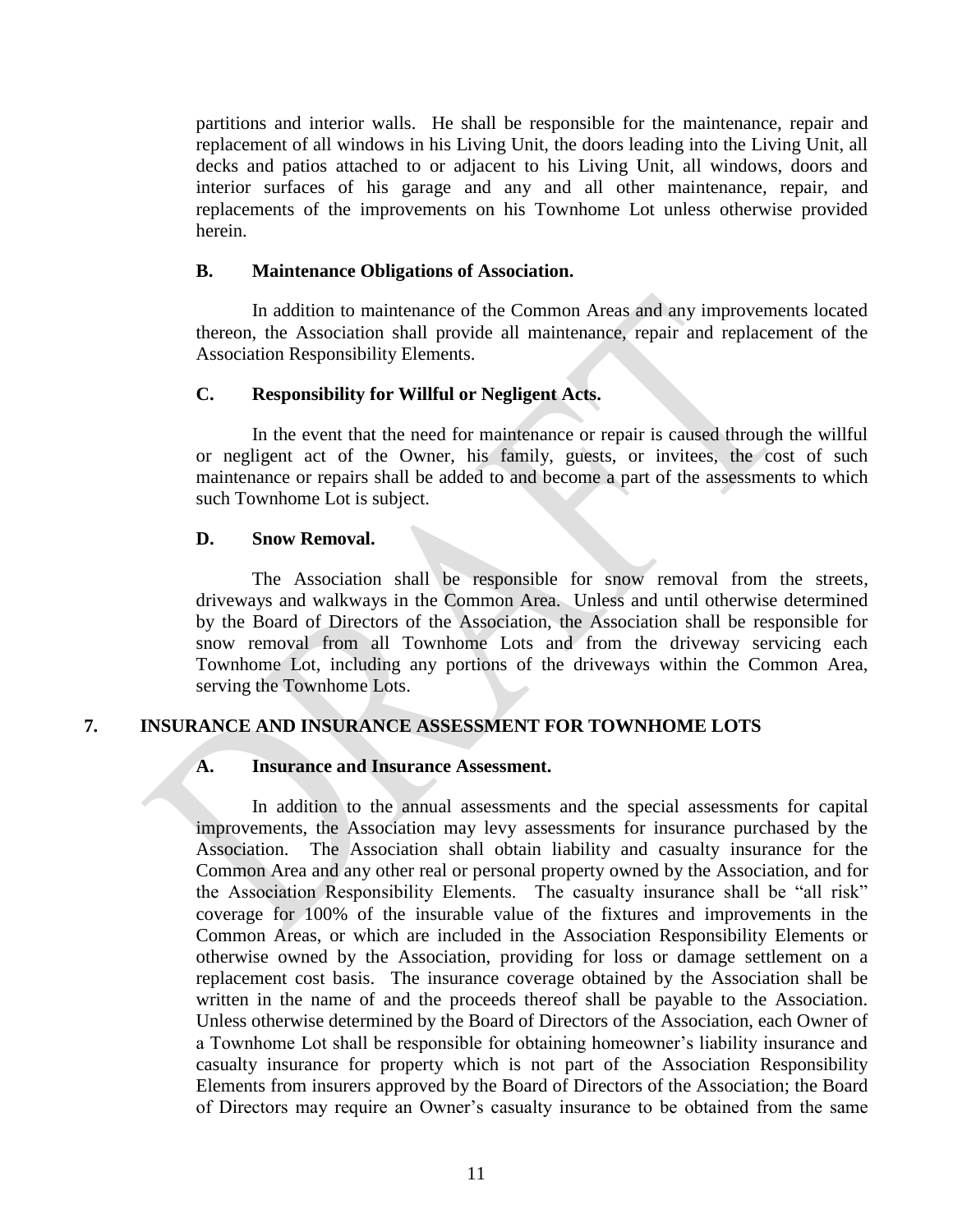insurer as the insurer under the Association's casualty insurance for the Association Responsibility Elements. All insurers must be authorized to conduct business in the State of Iowa. In the event of casualty loss, the Association shall be responsible for repair and restoration of the Common Area and Association Responsibility Elements, and the Owner shall be responsible for repair and restoration of all other portions of the buildings and improvements upon his Townhome Lot, except to the extent that the Board of Directors of the Association has determined to obtain casualty insurance for such portions which are not part of the Association Responsibility Elements in which case the Association shall apply any insurance proceeds received for such portions to such repair and restoration of such portions. If the insurance proceeds of the insurance obtained by the Association is insufficient to cover the costs of repair or replacement of the insured property damaged or destroyed, the Association shall make a reconstruction assessment against all Townhome Lots Owners to cover the additional cost of repair or replacement not covered by the insurance proceeds.

## **B. Distribution to Mortgagee.**

In no event shall any distribution of insurance proceeds be made by the Board of Directors directly to an Owner where there is a mortgagee endorsement on the certificate of insurance. In such event any remittances shall be to the Owner and his mortgagee jointly.

## **C. No Limitation.**

This Article shall not limit the right of the Association to purchase insurance for the Common Area and make assessments therefor.

## **D. Annual Review of Policies.**

All insurance policies acquired by the Association shall be reviewed at least annually by the Board of Directors in order to ascertain whether the coverage contained in the policies is sufficient to make any necessary repairs or replacement of the property which may have been damaged or destroyed.

## **8. EASEMENTS AND ENCROACHMENTS.**

## **A. General Easements.**

Each Townhome Lot shall be subject to the following easements in favor of the Association and the other Owners of Townhome Lots:

(1) Every portion of a structure upon a Townhome Lot which contributes to the support of any structure not on the same Townhome Lot is burdened with an easement of such support.

(2) Each Townhome Lot is burdened with an easement through the Townhome Lot and through the attic and basement of any structure thereon for conduits, ducts, plumbing, wiring, pipes and other facilities for the furnishing of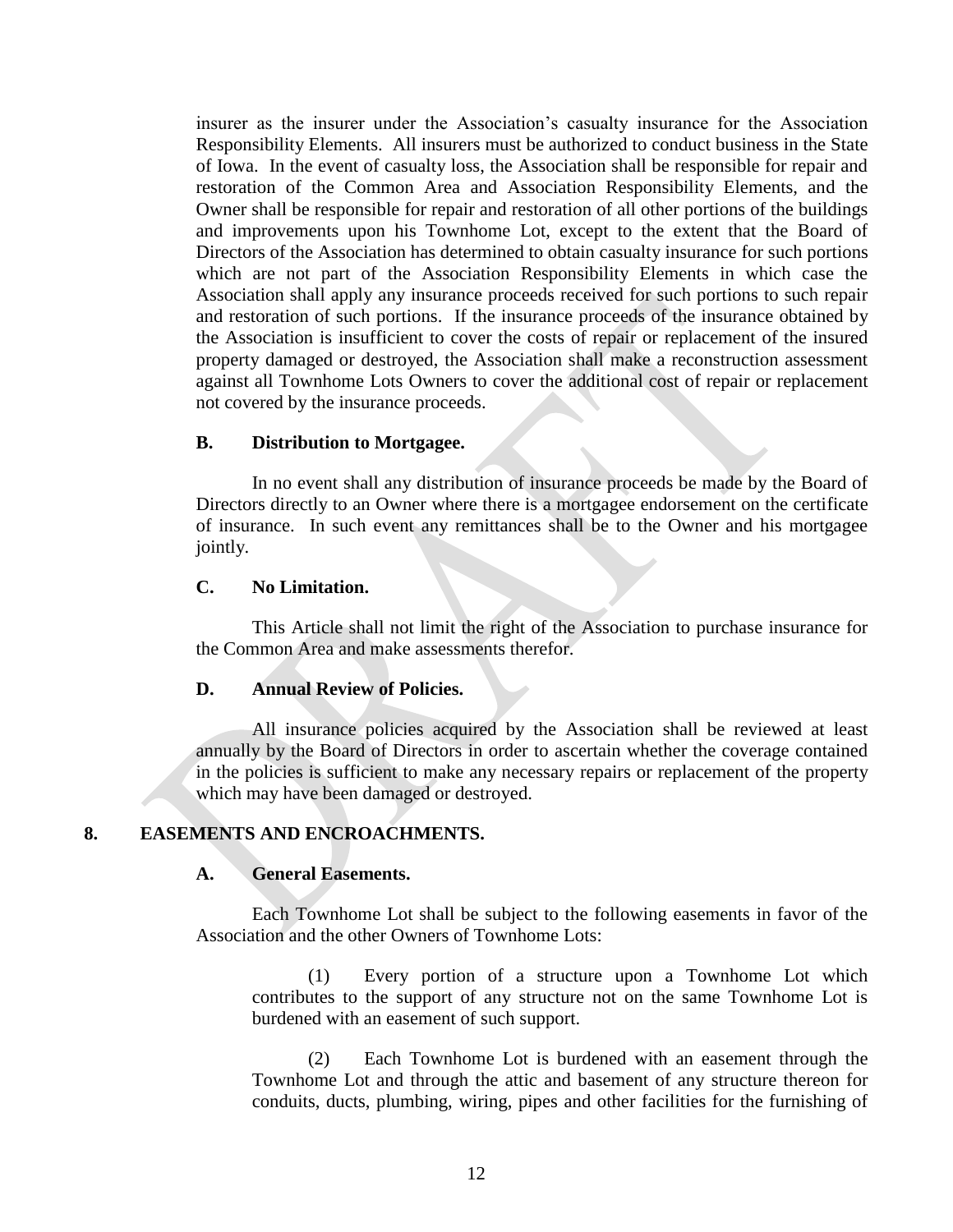utilities and services to other Townhome Lots, including the location of utility meters on one Townhome Lot for the service to other Townhome Lots.

(3) Each Townhome Lot is burdened with an easement of ingress and egress for construction, maintenance, repair and replacement of Association Responsibility Elements by the Association and the Declarant.

(4) Each Townhome Lot is burdened with an easement for surface drainage for the benefit of all other Townhome Lots and the Common Area.

(5) Each lot is burdened with encroachment easement for minor encroachments of common walls due to settling, shifting or inexact location during construction.

(6) Each Townhome Lot is burdened with easements for public utilities and sidewalks as may be shown upon any recorded subdivision plat.

(7) Each Townhome Lot is burdened with an easement through the Townhome Lot but outside of any structure thereon for purposes of reasonable ingress and egress by other Owners of Townhome Lots to the front and rear of the other Owners' Townhome Lots.

## **B. Drainage, Utility and Sewer Easements.**

As may be noted on the Lexington Park Plat, Declarant may reserve certain areas of the Townhome Lots and Common Area for drainage, public utility and sewer easements. In doing so, it is the intention of Declarant to provide the needed flexibility to itself, for the benefit of all Townhome Lots and Owners, to properly install and allow to be maintained all electrical, telephone, water, gas, sewer and other utility services, (including all lines, pipes, wires, cables, ducts, etc.,) to the Living Units constructed on the various Townhome Lots. No other improvements or permanent structures (excluding walkways, driveways and fences) shall be placed within such utility easements and any fences so installed shall be and are expressly subject to the rights (including the right to remove where reasonably necessary without duty of replacement or reimbursement) of any public or private utility to construct, maintain, repair or remove any necessary facilities and the right of Declarant and the Association to provide for and maintain appropriate drainage.

#### **C. Additional Easement Rights of the Declarant.**

Declarant reserves unto itself, for the benefit of all Townhome Lots and Owners, an easement and full right, title and authority to relocate, alter, or otherwise leave the location of any drainage, utility, and sewer easement and to grant such further easements, licenses and rights of way, temporary or permanent, exclusive or non-exclusive, surface or otherwise, as Declarant may deem necessary or appropriate, for ingress, egress, utility and similar purposes on or within any Townhome Lot or Townhome Lots or any portion of Common Area. Declarant further reserves the right to more specifically describe or to change the description of any such drainage, utility and sewer easement, or other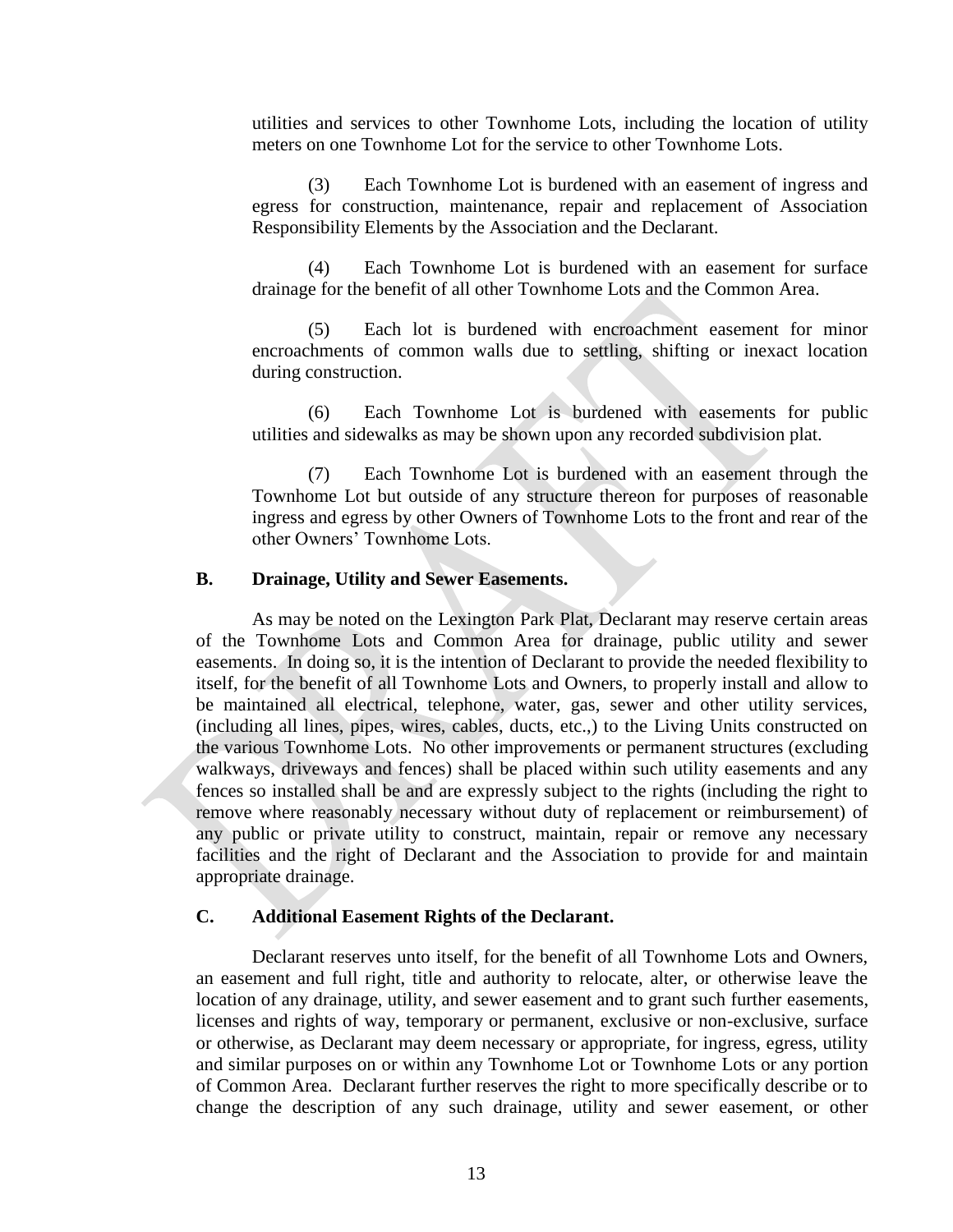easement, license or right-of-way by written instrument, amended subdivision plat or amendment to the subdivision plat recorded in the Office of the Recorder of Polk County, Iowa and any Owner of any Townhome Lot shall take title subject to the right and easements reserved herein; provided, however, the rights reserved in this Section C shall not be exercised in a manner which unreasonably and adversely affects any Building or portion thereof located upon any Townhome Lot or any Owner's use or enjoyment thereof or which unreasonably restricts the rights of ingress or egress to any Townhome Lot. The rights and easements reserved by Declarant in this Section C shall run with the land and Declarant's right to further alter or grant easements shall automatically terminate when Declarant shall have conveyed the last Townhome Lot within the Properties.

#### **D. Easement for Emergency Purposes.**

An easement is hereby dedicated and granted for use in case of emergency by emergency vehicles such as fire trucks, police cars, ambulances, etc., and emergency personnel, public and private, over and upon the Common Area and pedestrian walkways or sidewalks.

#### **E. Easement for Signs.**

Declarant reserves unto itself for so long as it owns any Townhome Lot, the right and easement to erect and maintain such entryway, identification and "For Sale" sign or signs within the Properties as Declarant deems reasonably necessary.

#### **F. Encroachment on Townhome Lots.**

If, by reason of the location, construction, settling or shifting of a Building, any part of a Building containing a Living Unit upon a Townhome Lot (the "Encroaching Unit") encroaches upon any minor portion of any other adjacent Townhome Lot, then in such event, an exclusive easement shall be deemed to exist and run to the Owner of the Encroaching Unit for the maintenance, use and enjoyment of the Encroaching Unit and all appurtenances thereto. Upon the written demand from the Owner of an Encroaching Unit, the owner of the Townhome Lot upon which said unit encroaches shall deed to the Owner of the Encroaching Unit that portion of the Townhome Lot upon which the Encroaching Unit is located. The deed shall be by quit claim deed free and clear of any mortgages and encumbrances. All costs of abstracting, releases of mortgages, recording fees, engineering fees and legal fees shall be paid by the owner of the Encroaching Unit.

#### **G. Driveways and Access for Townhome Lots.**

An easement is hereby reserved and granted to each Townhome Lot for driveway and access purposes over any portion of the Common Area wherein driveways are located. This easement shall extend from the Townhome Lot to the dedicated public or private street. This driveway easement shall be for ingress and egress purposes and no Townhome Lot Owner shall park or allowed to be parked any vehicle or other obstruction within the driveway area, except as provided in Section 9 below. Further, an easement is hereby reserved and granted for the use of all Townhome Lots served by one common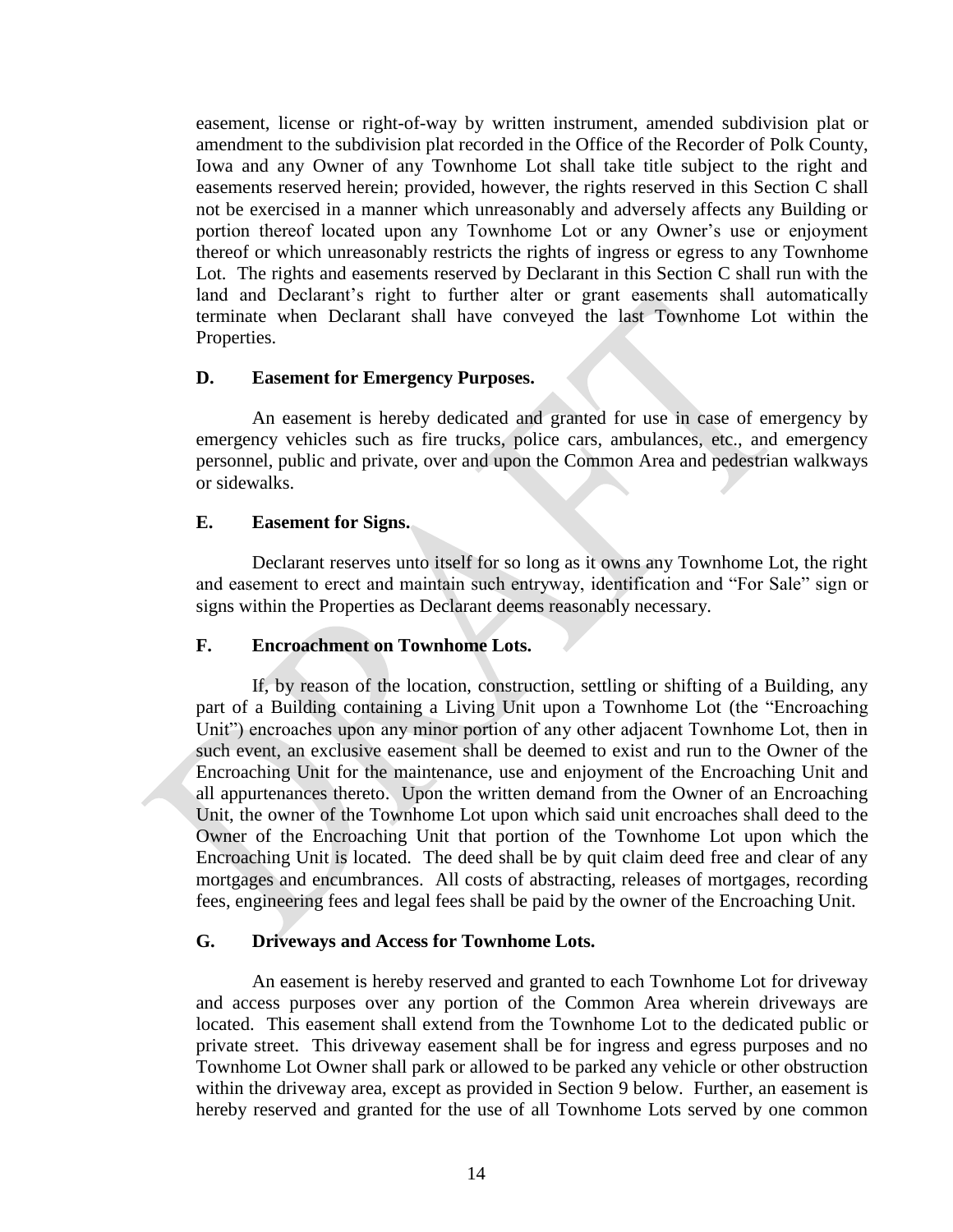driveway. To the extent that a driveway or portion thereof serving a Townhome Lot is located partially or wholly on another Townhome Lot or Lots, the Lot Owners served by such driveway shall have the benefit of an easement over that portion of the other Townhome Lot or Lots covered by the driveway. Further, there is hereby reserved and granted an easement for the benefit of each Townhome Lot served by a sidewalk and pedestrian walkway located partially or wholly on the Common Area or another Townhome Lot. This latter easement is for the purpose of allowing pedestrian access from the public or private street to the Townhome Lot served by such sidewalk or pedestrian walkway. No Owner shall obstruct or allow obstructions on any sidewalk or pedestrian walkway which would impair the use or access by the Townhome Lot Owner which such sidewalk or pedestrian walkway serves. As long as any ingress or egress by driveway or sidewalk to any Townhome Lot is through the Common Area, any conveyances or encumbrance of the Common Area shall be subject to the easement right granted to Owners in this Declaration.

## **H. Sidewalks.**

An easement is hereby reserved and granted to each Owner and his invitees for pedestrian use over any sidewalk upon any Townhome Lot.

## **9. PARKING RIGHTS.**

Subject to the provisions of Section 8(G) above, the paved driveway in front of each Owner's garage shall be for the exclusive benefit of such Owner and his guests. No one shall use these parking spaces for parking or storing of boats, snowmobiles, trailers, camping vehicles or other recreational vehicles, or for parking of trucks or other commercial vehicles except temporarily or incidentally for the making of pick-up and deliveries to neighboring Townhome Lots. No more than two vehicles per Townhome Lot may regularly be kept on the premises. Provision for storage off-site of more than two vehicles must be made by each Townhome Lot Owner. The garage shall at all times be maintained by the Owner in a condition which will allow parking of all owned vehicles in the garage. If parking on the driveway is necessary, the vehicles should be pulled as close as possible to the garage door, but effort should be made to avoid parking vehicles in the driveways overnight. No vehicles shall be parked so as to impede access from or to any Townhome Lot or any public street. No fence, barrier or other obstruction of any kind shall ever be placed or constructed so as to impede access from or to any Townhome Lot or public street. The drives within the Common Area are private and parking on such private drives is strictly prohibited except during construction by the Declarant.

## **10. PARTY WALLS.**

A. Each wall which is built as a part of the original construction of the homes and garages upon the Properties and placed on the dividing lines between the Townhome Lots shall constitute a party wall, and, to the extent not inconsistent with the provisions of this Declaration and the rights of the Association, the general rules of law regarding party walls and liability for property damage due to negligence or willful acts or omissions shall apply thereto.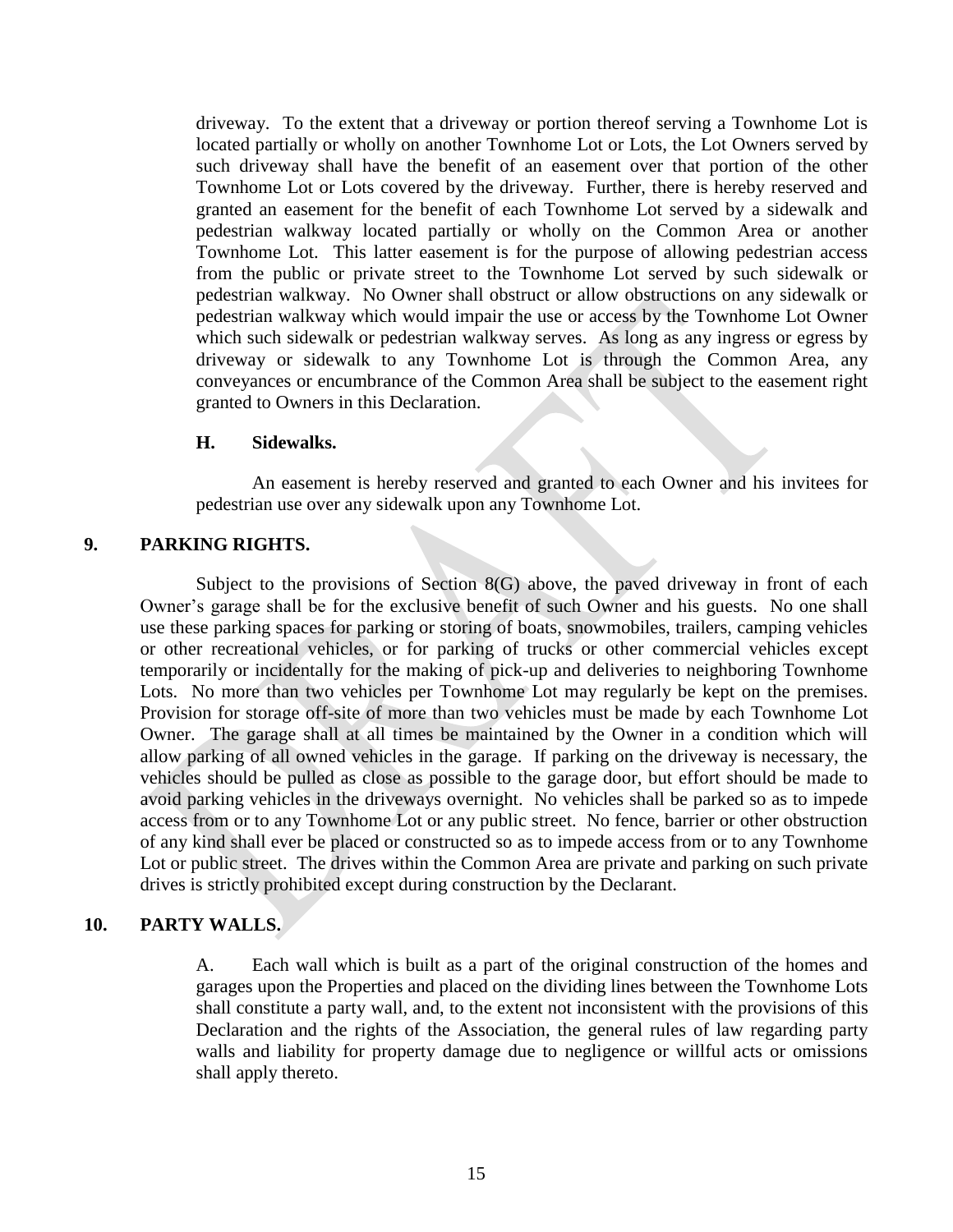B. The costs of reasonable repair and maintenance of a party wall shall be shared by the Owners who make use of the wall in proportion to such use.

C. If a party wall is destroyed or damaged by fire or other casualty, any Owner who has used the wall may restore it, and if the other Owners thereafter make use of the wall, they shall contribute to the cost of restoration thereof in proportion to such use without prejudice, however, to the right of any such Owners to call for a larger contribution from the others under any rule of law regarding liability for negligent or willful acts or omissions.

D. Notwithstanding any other provision of this Article, an Owner who by his negligent or willful act causes the party wall to be exposed to the elements shall bear the whole cost of furnishing the necessary protection against such elements.

E. The right of any Owner to contribution from any other Owner under this Article shall be appurtenant to the Townhome Lot and shall pass to such Owner's successors in title.

## **11. ARCHITECTURAL CONTROL.**

No building, fence, wall or other structure, except as originally constructed by or on behalf of Declarant shall be commenced, erected, altered or maintained upon Properties, nor shall any exterior addition to or change or alteration therein, other than by the Board of Directors, be made until the plans and specifications showing the nature, kind, shape, height, materials, and location of the same shall have been submitted to and approved in writing as to harmony of external design and location in relation to surrounding structures and topography by the Board of Directors of the Association, or by an architectural committee composed of three (3) or more representatives appointed by the Board. Any change in the appearance or the color of any part of the exterior of a residence shall be deemed a change thereto and shall require the approval therefor as above provided. This section shall not apply to any construction, improvements or alterations made by Declarant, including the construction of fences on the Common Area.

## **12. GENERAL USE RESTRICTIONS.**

The following use restrictions are in addition to use restrictions previously filed of record and applicable to the Townhome Lots.

A**.** All Townhome Lots shall be known, described and used solely as residential lots and no structure shall be erected on any Townhome Lot except by the Declarant or the Association.

B. Building setback lines as shown on the plat of record shall be strictly followed.

C. The public utility easements shown on the recorded plat are hereby reserved for utility installation and maintenance.

D. No Townhome Lot shall be subdivided in any manner.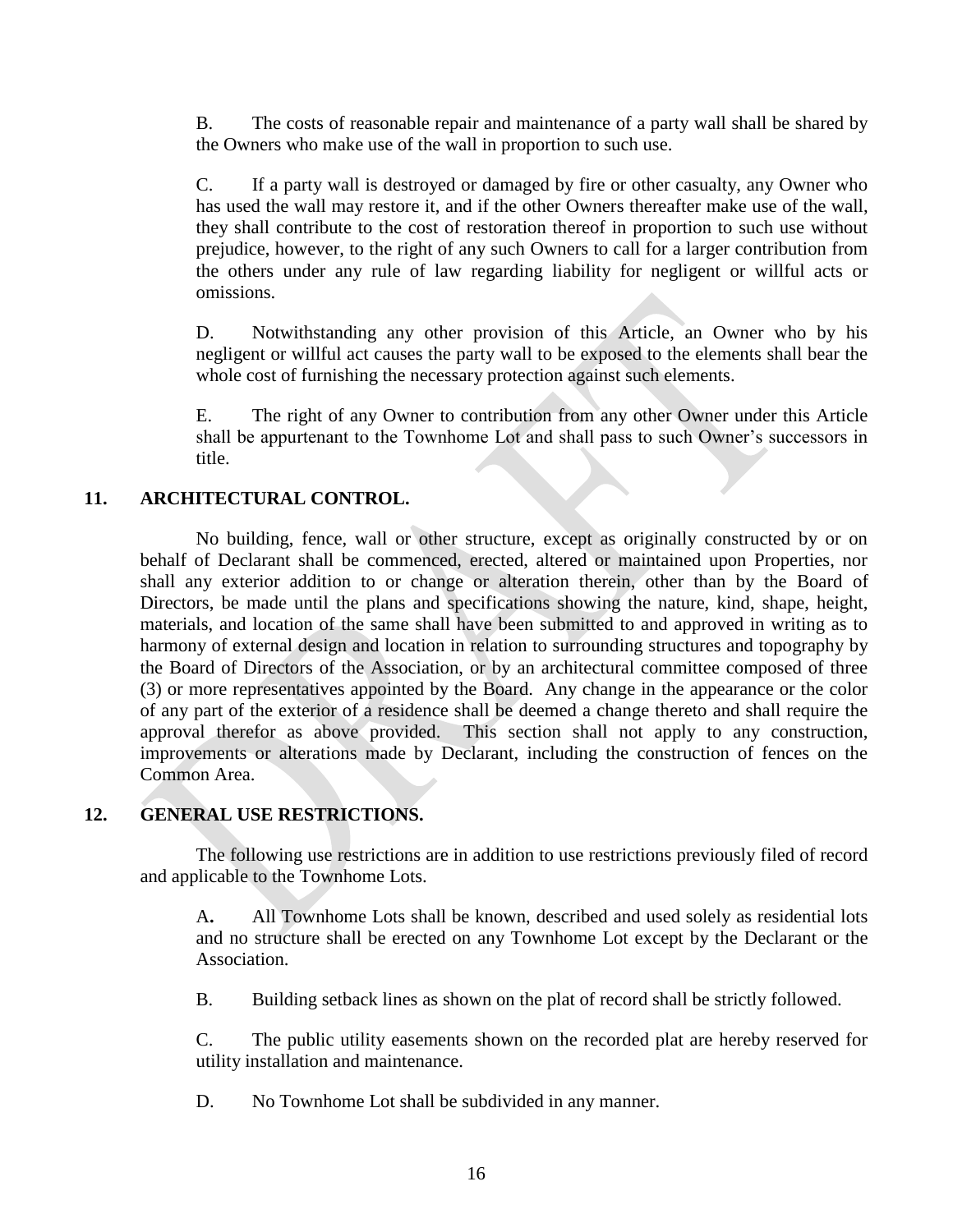E. No Townhome Lot shall be used for any kind of trade, business, or employment except as allowed herein, nor shall any Townhome Lot be used for a multi-family dwelling, boarding house, or rooming house.

F. The use of any open carport, driveway or parking area which may be in front of, adjacent to, or part of any Townhome Lot as a parking place for recreational or commercial vehicles or articles, including boats, is prohibited. All of said types of vehicles or articles shall be stored inside a garage at all times. No inoperable, dismantled or wrecked motor vehicles, trailers, automobiles or other vehicles or machinery or parts thereof including scrap metals of any type shall be permitted to be upon or remain upon any part of a Townhome Lot. This restriction shall furthermore apply to any vehicle, which though operable, is not in active use. This provision is intended to specifically prohibit vehicles which are not in active use from being left parked outside a garage for an extended period of time.

G. No Owner or other person shall install any telephone wire, air-conditioning Unit, or other machine or device on the exterior of the Building except as hereafter provided. No tower, antenna, satellite dish or similar reception device shall be placed on any Building or Common Area unless the tower, antenna, satellite dish or similar reception device is one which cannot be prohibited pursuant to the federal Over-the-Air Reception Devices Rule, 47 C.F.R. §1.4000, or other similar governmental mandate in effect at the time of placement. Any tower, antenna, satellite dish or similar reception device not removed by the Owner upon sale of a Unit shall be deemed to have a date of placement, as to the new Owner, as of the date of closing. The directors of the Association shall adopt regulations governing the placement and maintenance of those towers, antennas, satellite dishes and other reception devices which cannot be prohibited. No Owner shall place, or allow the placement of, a tower, antenna, satellite dish or similar reception device upon a Building or Common Area except for the personal use of the Owner or permissible tenants of the Owner. The Owner shall be responsible to the Association for any expense, liability, or damage of any kind incurred as a result of any tower, antenna, satellite dish or similar reception device placed or maintained on a Building or Common Area. The Association will not be responsible for any loss or damage to any tower, antenna, satellite dish or similar reception device.

H. Fencing shall not be erected on any part of a Townhome Lot.

I. No swimming pools, tennis courts or similar structures shall be installed on any Townhome Lot.

J**.** No Owner shall construct or modify any Association Responsibility Element.

K. No rubbish container shall be visible from the street except on pick-up day and one day before and one day after pick-up day.

L. All utility connection facilities and services shall be under ground. No individual water supply system or individual sewage disposal system shall be permitted on any Townhome Lot.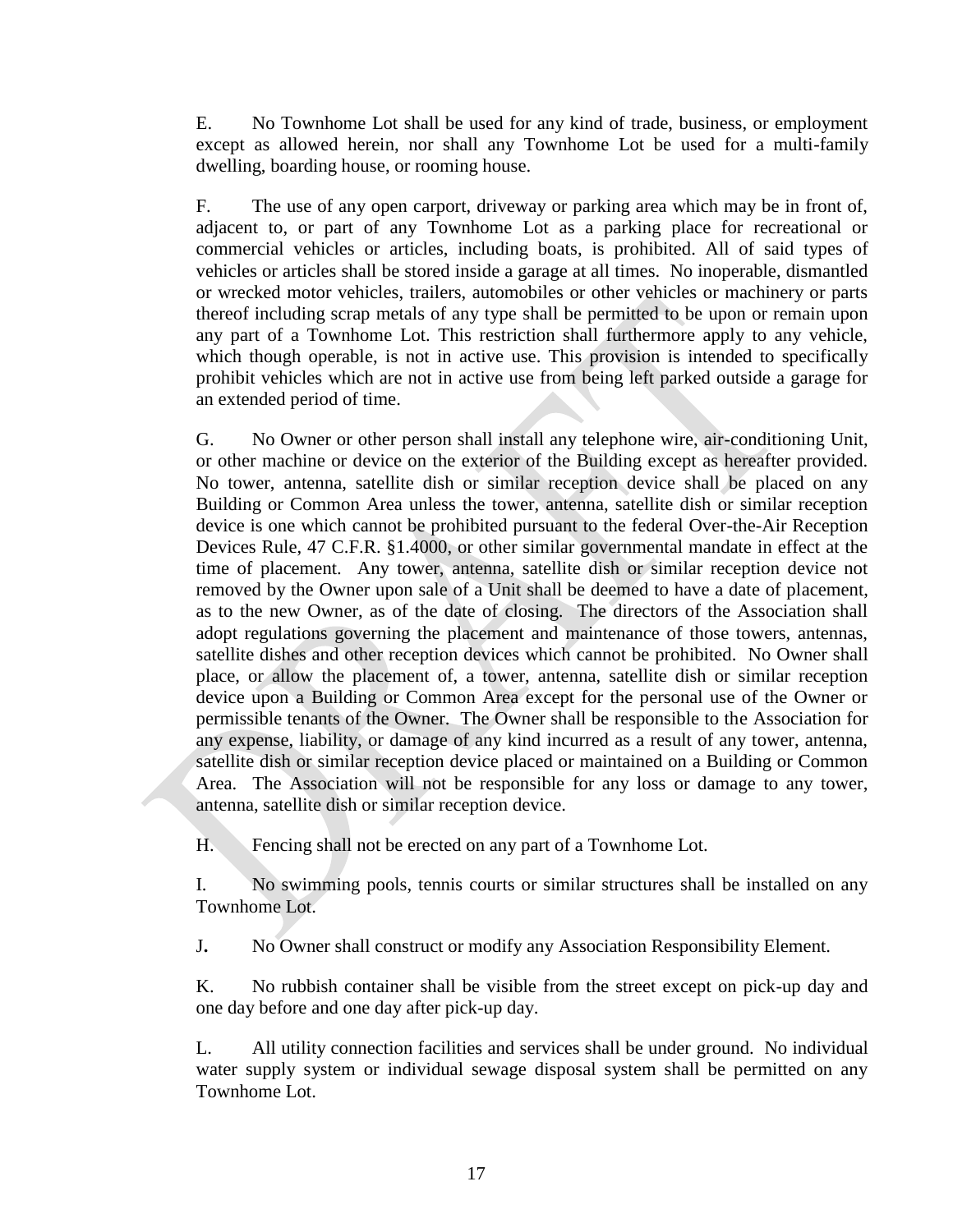M. No more than two dogs and two cats and one bird may be kept by the Owner of a Living Unit as pets and any such pet must weigh less than fifty (50) pounds at any stage of growth (infancy or maturity). No exotic, dangerous or vicious animals shall be allowed. In no event shall an Owner or its guests, family members and invitees, have or allow a pet considered vicious or dangerous, including without thereby limiting, dogs which have the appearance and characteristics of being predominately of breeds of Staffordshire terrier, American pit bull terrier or American Staffordshire terrier. Any pets shall not be left unattended by the Owners, may not be tied in any common area and shall not be allowed to run free. Owners shall clean up all waste of their pet(s). All pets outside of a Living Unit must be on a leash and accompanied, at all times, by an adult. Fencing or invisible fencing is not allowed. The handling and conduct of permitted pets shall be subject to any rules and regulations adopted by the Association. In the event a pet is deemed to be a nuisance by a majority of the Board at a duly called meeting due to the pet causing a disturbance of the other occupants of the Living Units by excessive noise, disruptive or aggressive behavior, the Board may require the Owner of the Living Unit where the pet is located or staying to permanently remove the pet from the premises. In addition, any violation of this provision shall result in a fine or special assessment by the Association against such Townhome Lot.

N**.** No noxious or offensive activities not involving the maintenance of Townhome Lots or Common Area shall be carried on upon any Townhome Lot nor shall anything be done thereon which may be or may become an annoyance or a nuisance; nor shall any Townhome Lot be used for any unlawful purpose. Nor shall any Owner cause, or suffer or harbor the source of, any noise or activity which disturbs the peace, comfort and quiet enjoyment of other Owners or those claiming under or through other Owners.

O**.** No personal property shall be stored or left upon a Townhome Lot except within the Living Unit or garage located upon the Townhome Lot. Garage doors shall be kept closed except during times of access to the garage.

P**.** Nothing shall be altered in, constructed in, or removed from the Common Area or the Association Responsibility Elements, except upon written consent of the Board of Directors of the Association, which may be given through regulations of the Association.

Q**.** No structure of a temporary character, trailer, semi-trailer, tent, shack, boat, motorcycles, snowmobiles, all-terrain vehicles, campers, travel trailers, other recreational vehicles, inoperable vehicles or the like shall be maintained upon or parked in driveways or any common elements at any time. In the event of violation of this provision, the Association may, after reasonable notice, remove such boat, snowmobile, recreational vehicle, trailer or other vehicle.

R**.** No activity shall be allowed which unduly interferes with the peaceful possession and use of the property by the Owners nor shall any fire hazard or unsightly accumulation of refuse be allowed.

S**.** Nothing shall be done or kept in any Townhome Lot or in the Common Area which will increase the rate of insurance on the Common Area or the Association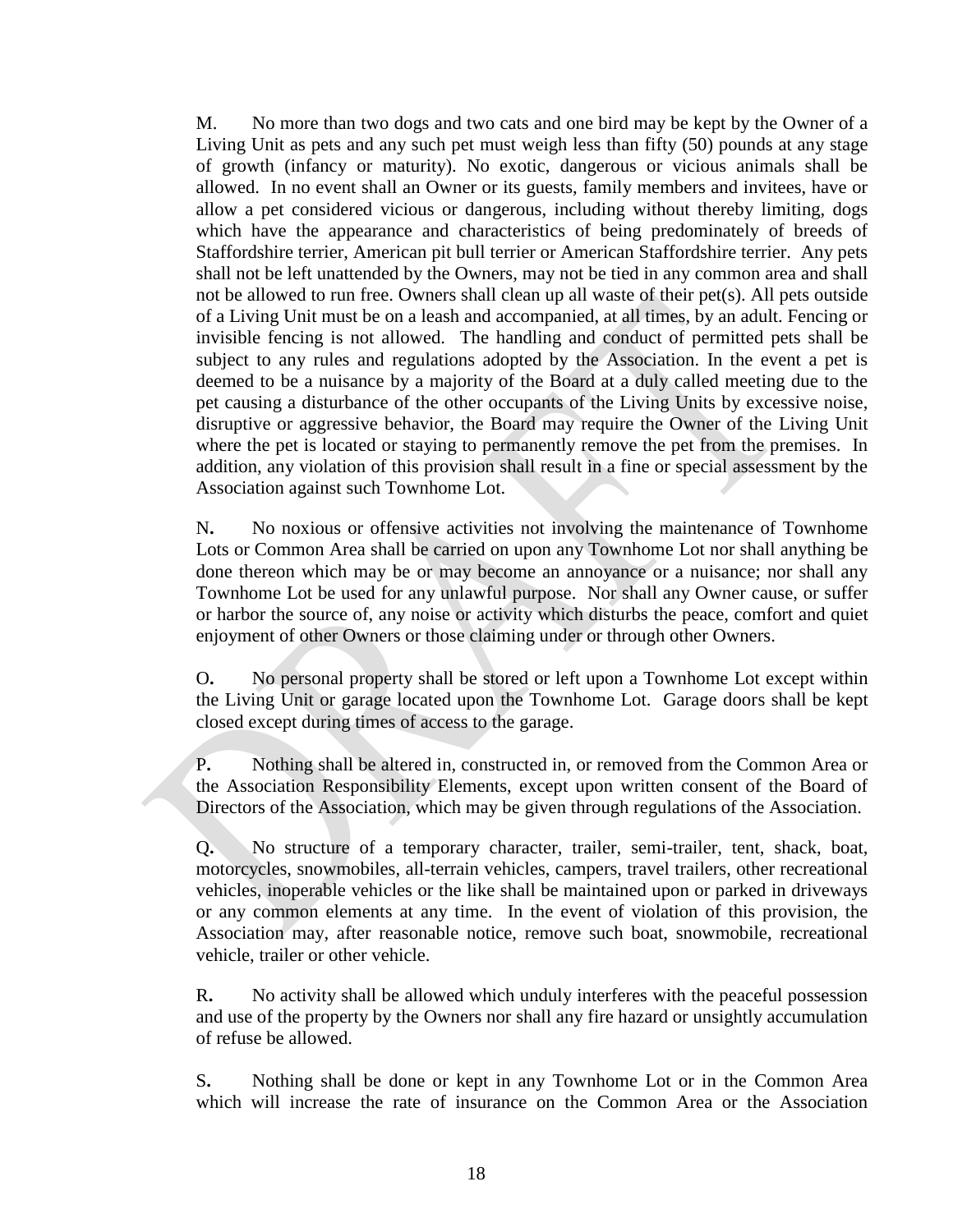Responsibility Elements, without the proper written consent of the Board of Directors of the Association. No Owner shall permit anything to be done or kept in his Townhome Lot or in the Common Area which will result in the cancellation of insurance on any Townhome Lot or any part of the Common Area or the Association Responsibility Elements, which would be in violation of any law, or which may be or become a nuisance or annoyance to the other Owners.

T. An Owner has the right to decorate windows bounding his/her Living Unit, however, this right is limited to the extent that only drapes, curtains, sheers and shutters may be used which must be lined so that they appear white from the outside of the building, or wood blinds or shutters. Nothing shall be hung between the interior surface of the window and the drapes, curtains, sheers or shutters used.

U**.** The Board of Directors of the Association shall have the authority to adopt rules and regulations governing the use of Townhome Lots, the Common Area and the Association Responsibility Elements and such rules shall be observed and obeyed by the Owners, their guest, lessees, assigns and licensees.

V**.** Failure of the Association or any Owner to enforce any covenant, condition or restriction, this Declaration, the Articles of Incorporation or By-Laws of the Association, or the rules and regulations adopted pursuant thereto, shall not constitute a waiver of the right to enforce the same thereafter.

W. Invalidation of any one of these covenants by judgment or court order shall in no way affect any of the other provisions which shall remain in full force and effect.

X. Garbage containers will be provided by the refuse hauler, as selected by the Association, to Townhome Lot Owners, but shall be kept by Owners within the garage of the Townhome and shall be set outside only at the end of the driveway serving a Townhome Lot on designated garbage pick-up days.

## **13. SIGNS AND HOME OCCUPATIONS**

## **A. Signs.**

So long as Declarant is a member of the Association, no advertising signs of any kind including sale or "for sale" signs or rental or "for rent" signs (other than interior window signs) shall be displayed, except by the Declarant, on any Townhome Lot or upon the Common Area without the prior written approval of Declarant. Further, no signs of any nature, kind or description shall be erected, placed or maintained on any Townhome Lot or upon the Common Area which identify, advertise or in any way describe the existence or conduct of a home occupation.

## **B. Home Occupations.**

No home occupation shall be conducted or maintained on any Townhome Lot other than one which is incidental to a business, profession or occupation of the Owner or occupant of any such Townhome Lot and which is generally or regularly conducted in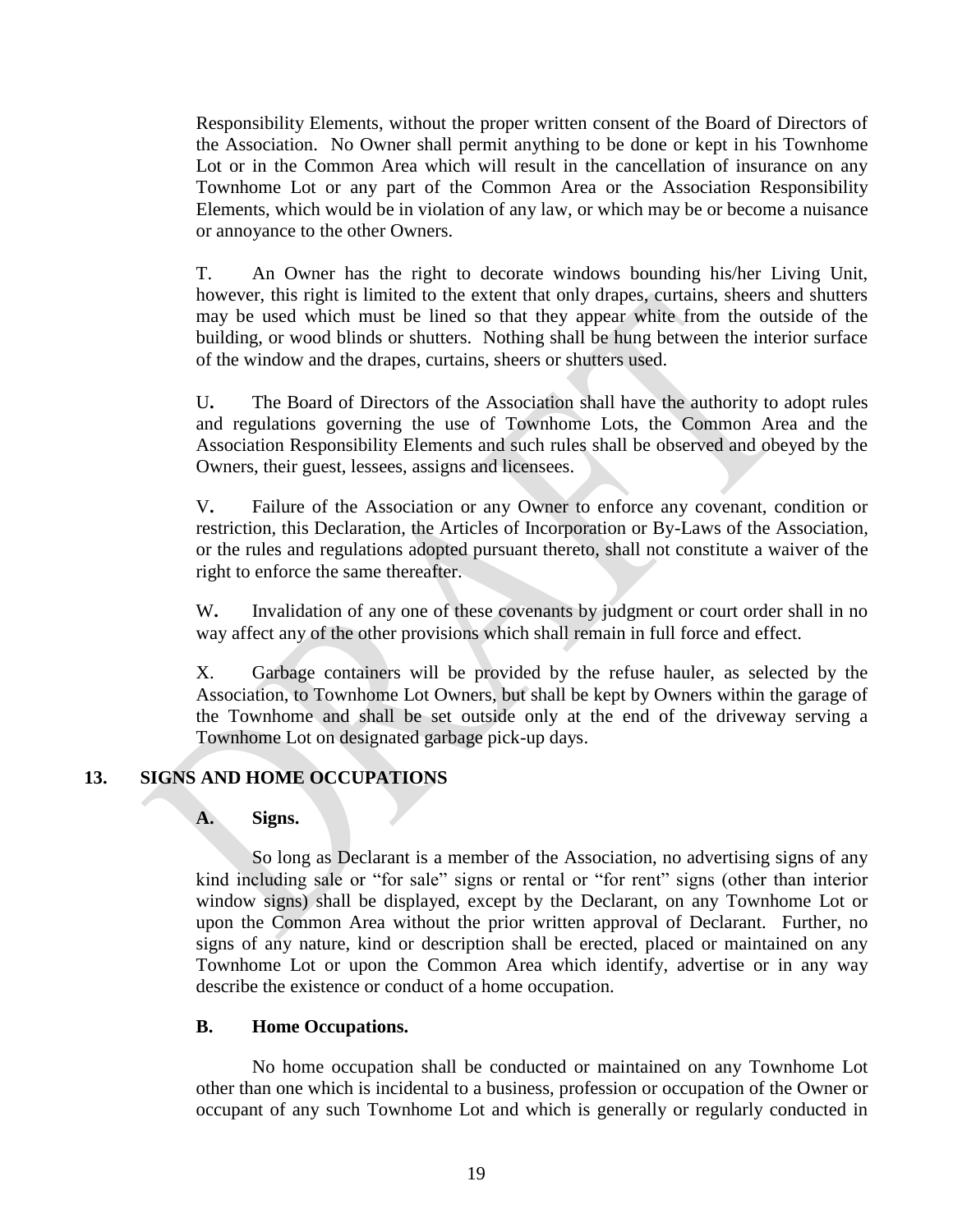another location away from such Townhome Lot, provided the same is permitted under applicable ordinances.

#### **14. PUBLIC ACCESS.**

Officers, employees or contracted agents of any governmental unit shall have the right and authority to enter upon the Common Area and any Townhome Lot for the administration of general public services including fire protection, law enforcement, water service and animal control.

#### **15. RESTRICTION ON RENTAL.**

In order to protect the integrity of this development and to ensure that those persons residing therein have similar proprietary interests in their Townhome Lots, no Townhome Lot and no portion of any Living Unit shall be leased or rented to any person without the approval of the Association. All leases shall be in writing and shall be subject to the terms of this Declaration and of the Articles of Incorporation, Bylaws and any rules or regulations adopted by the Association. In no event shall the Owner lease his/her Living Unit for less than 1 year. There shall be absolutely no sub-leasing. All leases shall be in writing with a copy thereof provided to the Owners' Association prior to the date of possession. No lease shall relieve the Owner of the Living Unit from liabilities and responsibilities to the Association and other Owners as set forth in the Declaration or imposed under the laws of the State of Iowa.

#### **16. GENERAL PROVISIONS.**

#### **A. Duration.**

This Declaration shall run with the land and shall be binding upon all Townhome Lots and Townhome Lot Owners for a period of twenty-one (21) years from the date of recordation in the office of the Polk County Recorder, unless extended pursuant to the provisions of Section 614.24 of the Iowa Code by the proper filing of a verified claim in the office of the Polk County, Iowa Recorder by the Declarant or Townhome Lot Owner, or unless prior to the expiration of any such period it is amended or changed in whole or in part as hereinafter provided. Provided, however that the continuation of any easement rights established by the Declaration shall not be affected by the provisions of Section 624.24 of the Iowa Code but only by amendment as hereinafter provided. Invalidation of the covenants, conditions and restrictions of the Declaration by judgment or decree shall in no way effect any of the other provisions hereof, but the same shall remain in full force and effect.

#### **B. Enforcement.**

If the Owner or person in possession of any Townhome Lot or portion of a Townhome Lot violates or attempts to violate any of the covenants or restrictions herein established it shall be lawful for the Association or any person or persons owning any other Townhome Lots in said plat to prosecute any proceedings in law or in equity against the person or persons violating or attempting to violate any such covenants or restrictions, and either to prevent him or them from so doing or to require removal of any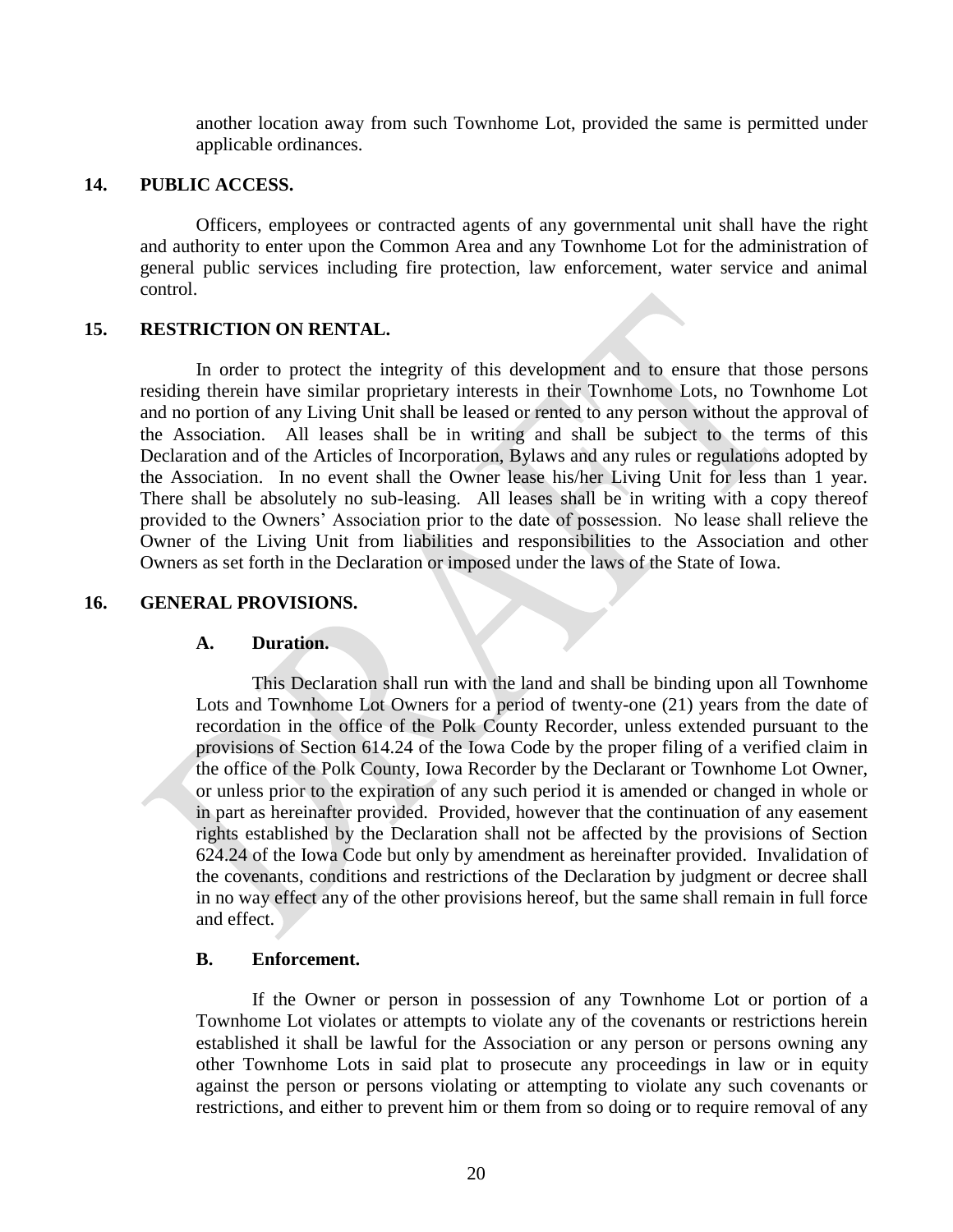violating structure or improvement or to recover damages for such violation, and shall be entitled to recover reasonable attorneys' fees and costs and expenses as a result thereof.

#### **C. Amendment.**

This Declaration may be amended or changed at any time by an instrument recorded in the Office of the Recorder of Polk County, Iowa, signed or approved in writing by a majority of the then Owners, provided, however, none of the rights or duties of Declarant reserved or set out hereunder may be amended or changed without Declarant's prior written approval. Notwithstanding the foregoing, the Declarant retains the sole right to amend this Declaration for any reason so long as Declarant has an ownership interest in any Townhome Lot. Any such amendment shall be recorded.

#### **D. Control of Association.**

**Notwithstanding anything to the contrary provided herein, so long as the Declarant retains an interest in any of the Townhome Lots subject to this Declaration, Declarant shall have sole voting control and authority relating to the Association, the Board of Directors and all other matters relating to the operation of the Association. At such time as the Declarant no longer retains an ownership interest in any Townhome Lot, or until such time the Declarant waives the right to be the sole voting member, whichever first occurs, all such voting control and authority shall automatically transfer back to the Board of Directors and the Owners.**

#### **17. ANNEXATION AND REMOVAL OF LAND**

#### **A. Additional Common Area.**

Declarant shall have the sole right at any time to convey additional Common Area to the Association or to add additional association responsibility elements. Nothing in this Section, however, shall be deemed to be an obligation on the part of Declarant to convey additional common area to the Association in the future. The Association shall be obligated to accept any additional common area so conveyed by Declarant and to hold and maintain the additional common areas pursuant to the terms of this Declaration.

#### **B. Additional Land.**

Declarant shall have the irrevocable right to subject additional land to the terms of this at any time in the future without the consent of the Association or any other third party. The additional land shall be automatically subject to the applicable terms and conditions of this Declaration and Owners of Townhome Lots within the additional land shall automatically become members of the Association in the same manner as described in this Declaration. Declarant shall signify the addition of land by filing an amendment to this Declaration with the Recorder of Polk County, Iowa. No approval of the Association or any other person shall be necessary.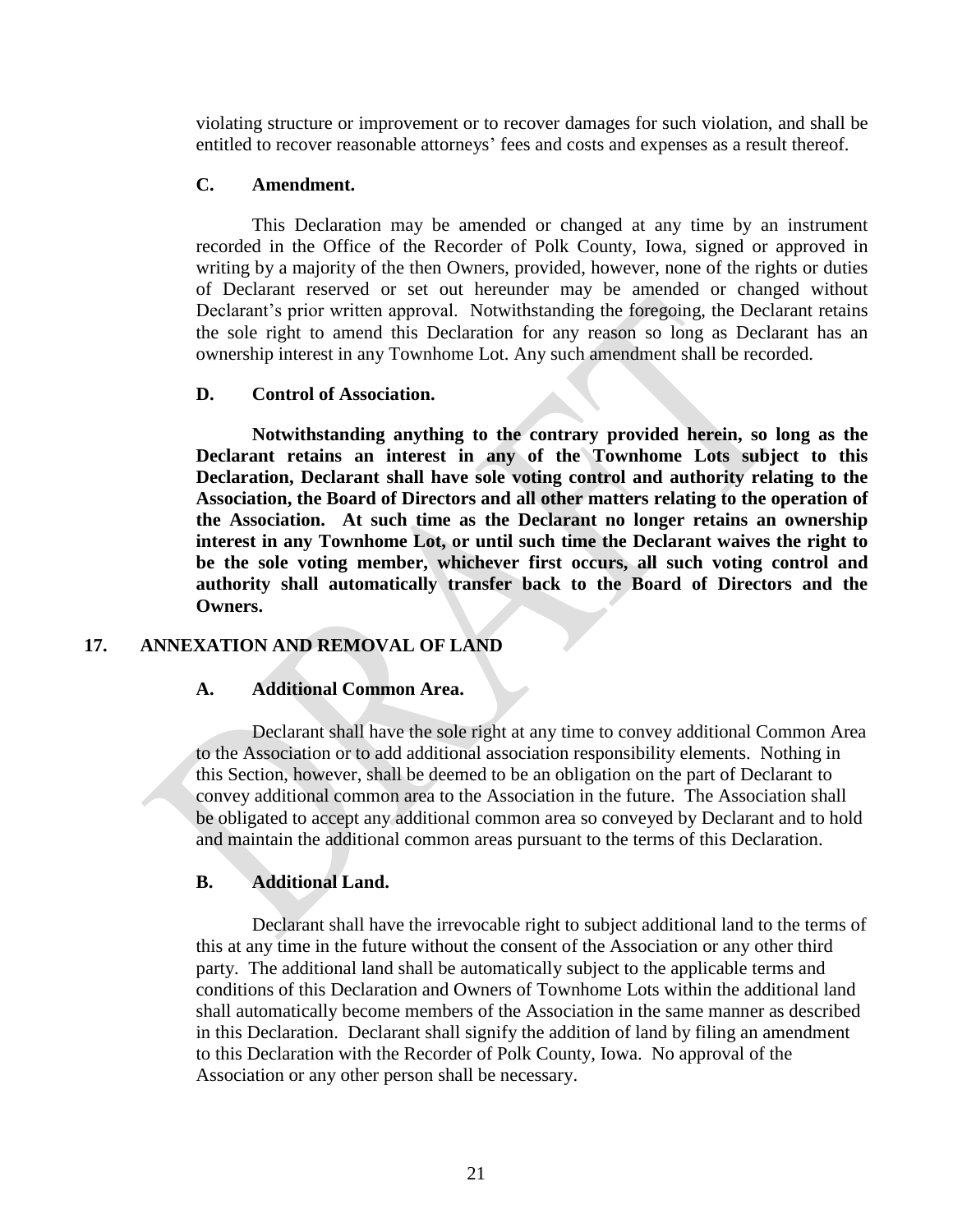## **C. Removal of Land.**

Declarant shall have the right now, and in the future, to remove any portion of the property from the operation of this Declaration. Declarant shall signify this removal by filing an amendment to this Declaration with the Recorder of Polk County, Iowa. No approval of the Association or any other third party shall be necessary.

**IN WITNESS WHEREOF**, Declarant has caused this Declaration to be executed this \_\_\_\_\_ day of \_\_\_\_\_\_\_\_\_\_\_\_\_\_\_\_, 2019.

## -SIGNATURE PAGE TO FOLLOW-